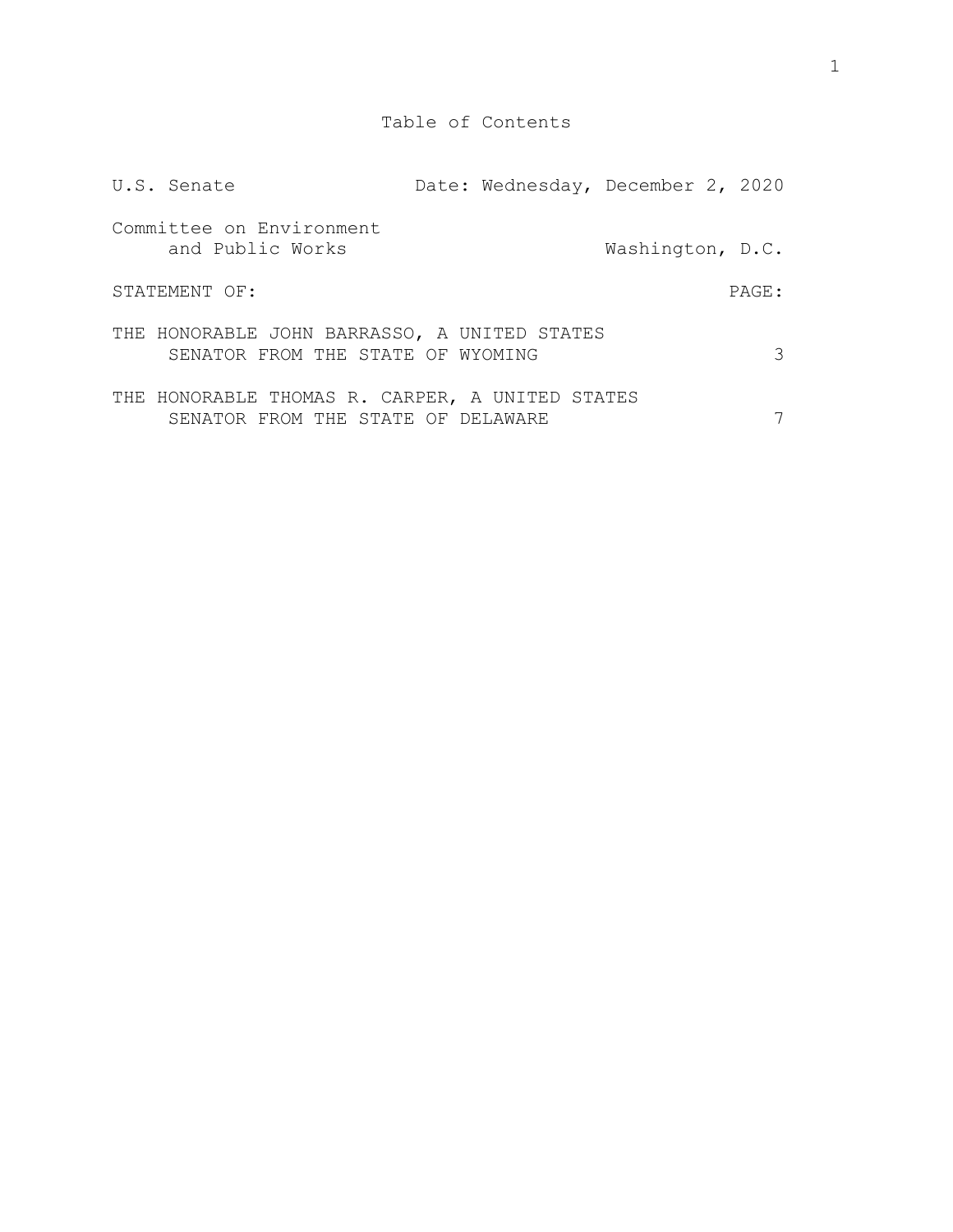BUSINESS MEETING TO CONSIDER SUBSTITUTE AMENDMENT TO S. 4897, AMERICAN NUCLEAR INFRASTRUCTURE ACT OF 2020 AND EIGHT GENERAL SERVICES ADMINISTRATION RESOLUTIONS

Wednesday, December 2, 2020

United States Senate Committee on Environment and Public Works Washington, D.C.

The committee, met, pursuant to notice, at 9:47 a.m. in room 406, Dirksen Senate Office Building, the Honorable John Barrasso [chairman of the committee] presiding.

Present: Senators Barrasso, Carper, Inhofe, Capito, Cramer, Braun, Rounds, Boozman, Wicker, Ernst, Cardin, Whitehouse, Merkley, Booker, Markey, Van Hollen.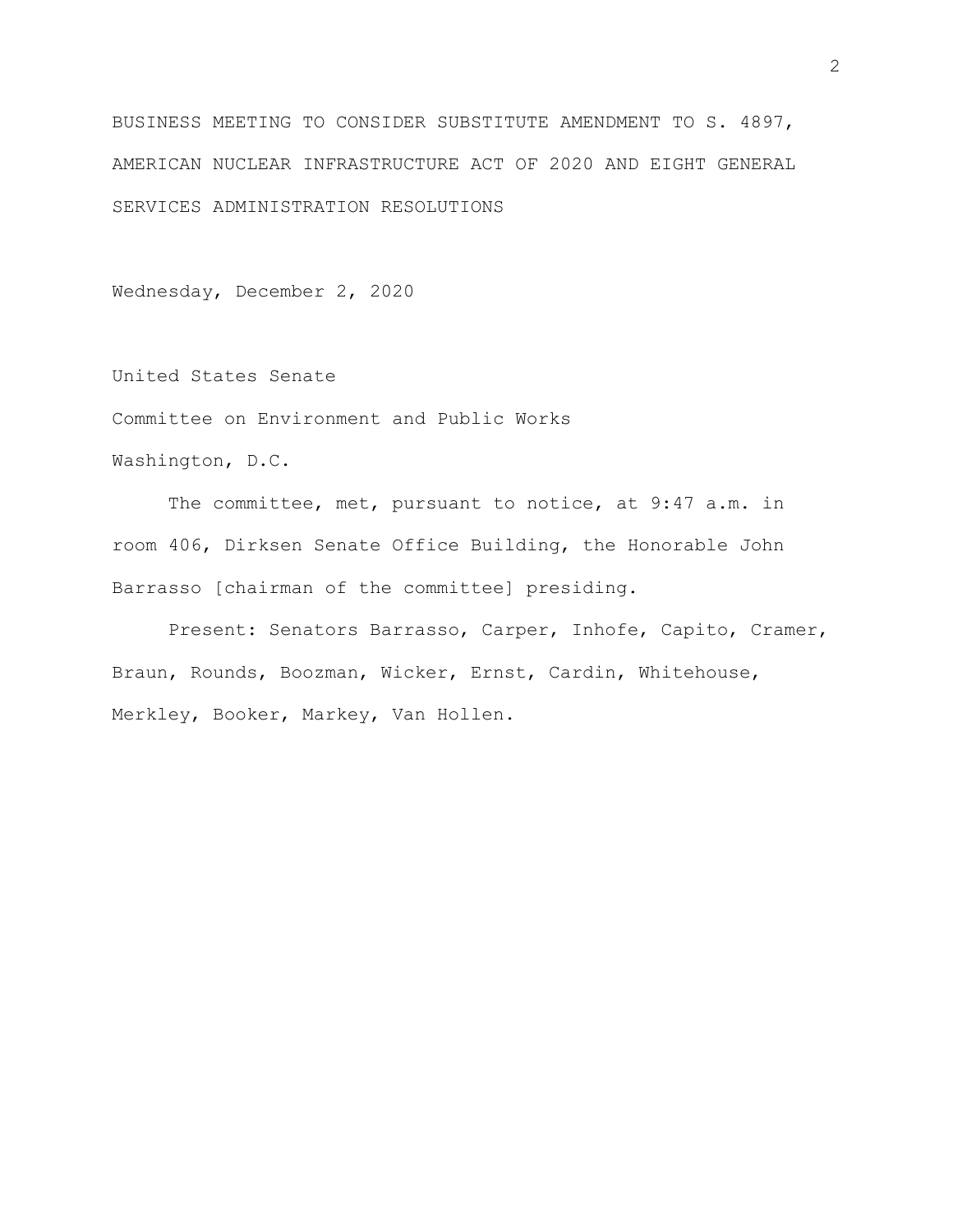STATEMENT OF THE HONORABLE JOHN BARRASSO, A UNITED STATES SENATOR FROM THE STATE OF WYOMING

Senator Barrasso. Good morning. I call this business meeting to order.

Today we will consider the American Nuclear Infrastructure Act of 2020, as well as eight General Services Administration resolutions.

Senator Carper and I have agreed that we will begin voting at 9:55. At that time, I will call up the items on the agenda. We will not debate the items on the agenda while we are voting. Instead, we will debate these items before we vote, and I will also be happy to recognize any member who still wishes to speak after the voting concludes.

Last month, I introduced the American Nuclear Infrastructure Act with Senators Whitehouse and Crapo and Booker. I want to thank all of them for their efforts to craft this important legislation. I also want to thank Ranking Member Carper for working with all of us to draft a substitute amendment that I actually believe will improve the bill. So I want to thank you, as well as I want to thank Senator Capito, who cosponsored the bill as well.

The American Nuclear Infrastructure Act will promote U.S. international leadership. It will preserve America's nuclear fuel supply chain; it will prevent more carbon emissions from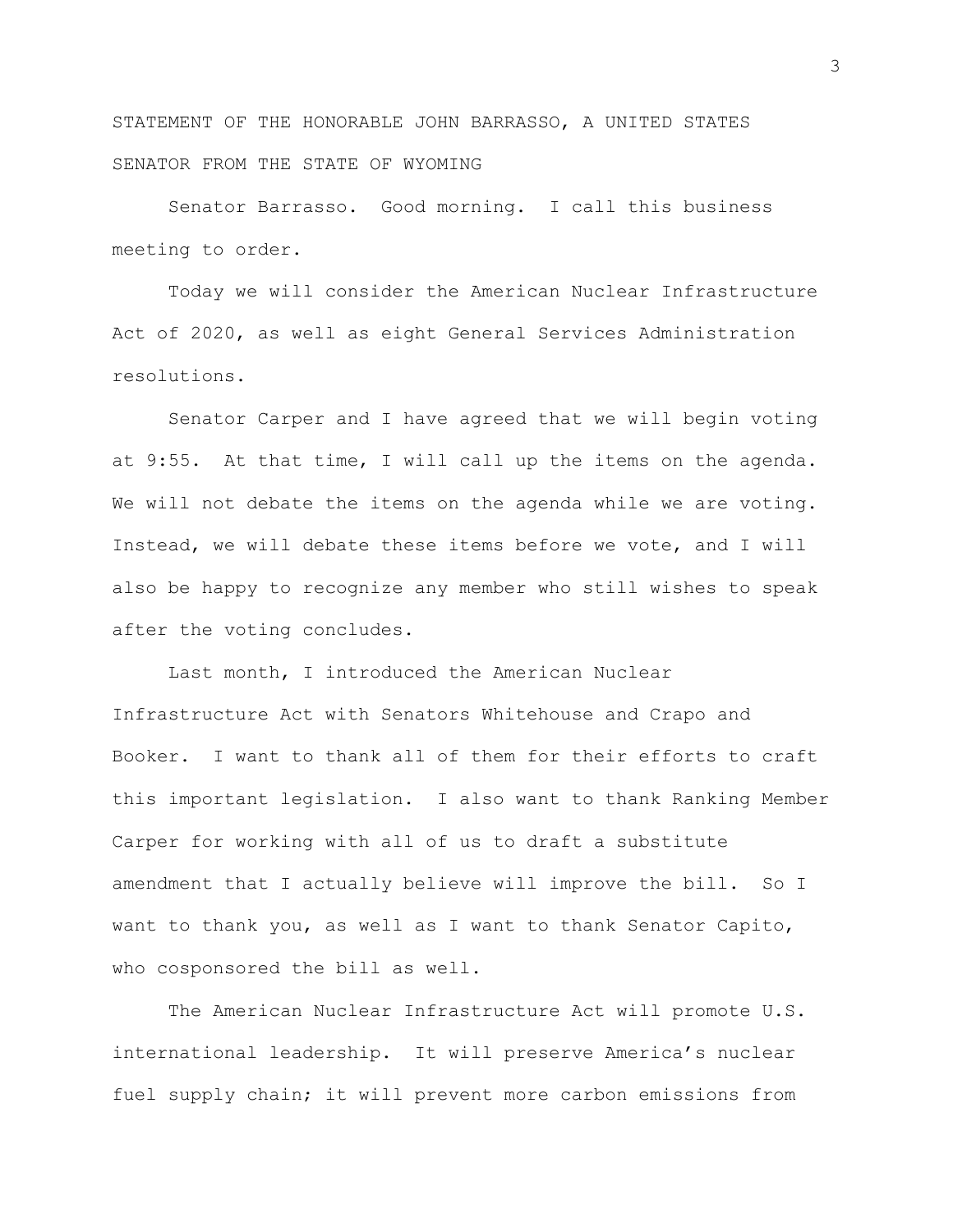entering our atmosphere; and it will protect our economic, our energy, and our national security. Advanced nuclear technologies will be safer, smaller, and more flexible. These designs will provide additional, reliable, clean electricity in addition to the nuclear power that is available today.

The bill supports pioneers who are developing new ways to generate nuclear power. It also supports innovators who are exploring new ways to use it. We can further reduce our emissions and strengthen our security by incentivizing new technologies that allow for nuclear power to be used beyond the electricity sector.

Deploying new nuclear reactors will provide enormous environmental benefits. Innovation, not government regulations and taxes, to me, is the best way to address climate change.

American uranium should fuel America's nuclear reactors. Wyoming is the leading uranium producer in the United States, but American producers continue to be threatened by our foreign adversaries. Russia and its allies have unfairly flooded the global uranium market with cheap nuclear fuel. This hurts our businesses and it costs jobs.

The American Nuclear Infrastructure Act establishes a national uranium reserve. The reserve will ensure that America is not dependent on our rivals for our nuclear fuel.

Two years ago, this committee worked to pass the Nuclear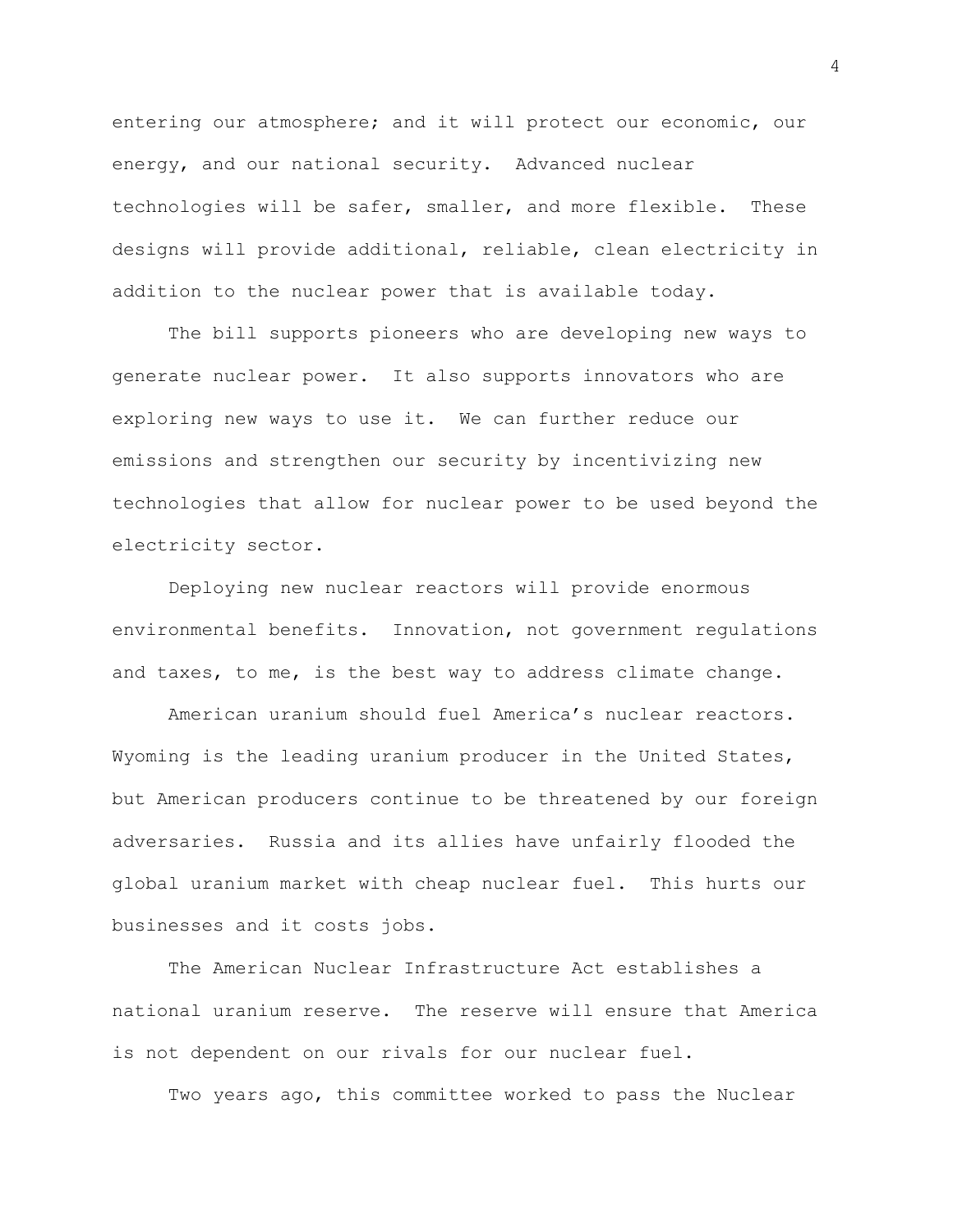Energy Innovation and Modernization Act with overwhelming bipartisan support. I introduced that bill with Senators Whitehouse and Inhofe and Booker and Capito and Manchin and Crapo and Fischer. A bipartisan group of 11 additional members, including Senators Carper and Rounds and Duckworth, also joined as cosponsors.

That bill laid the foundation for the development of safety rules that govern new advanced nuclear technologies. It also increased transparency and predictability in how the Nuclear Regulatory Commission recovers its funding. President Trump signed that bill into law in January of 2019. The Nuclear Regulatory Commission continues to implement the law. While we move forward with today's bill, our committee will continue to oversee how our previous bipartisan legislation is implemented.

Again, I want to thank all the members of this committee for working with me to introduce and improve the American Nuclear Infrastructure Act. I am going to continue to work with them as we move forward with this legislation.

Last, we are going to consider eight resolutions to approve General Services Administration prospectuses. These will enable federal agencies to update buildings to ensure safety and consolidate space, resulting in increased efficiency and fiscal responsibility.

I would now like to turn to Ranking Member Carper for his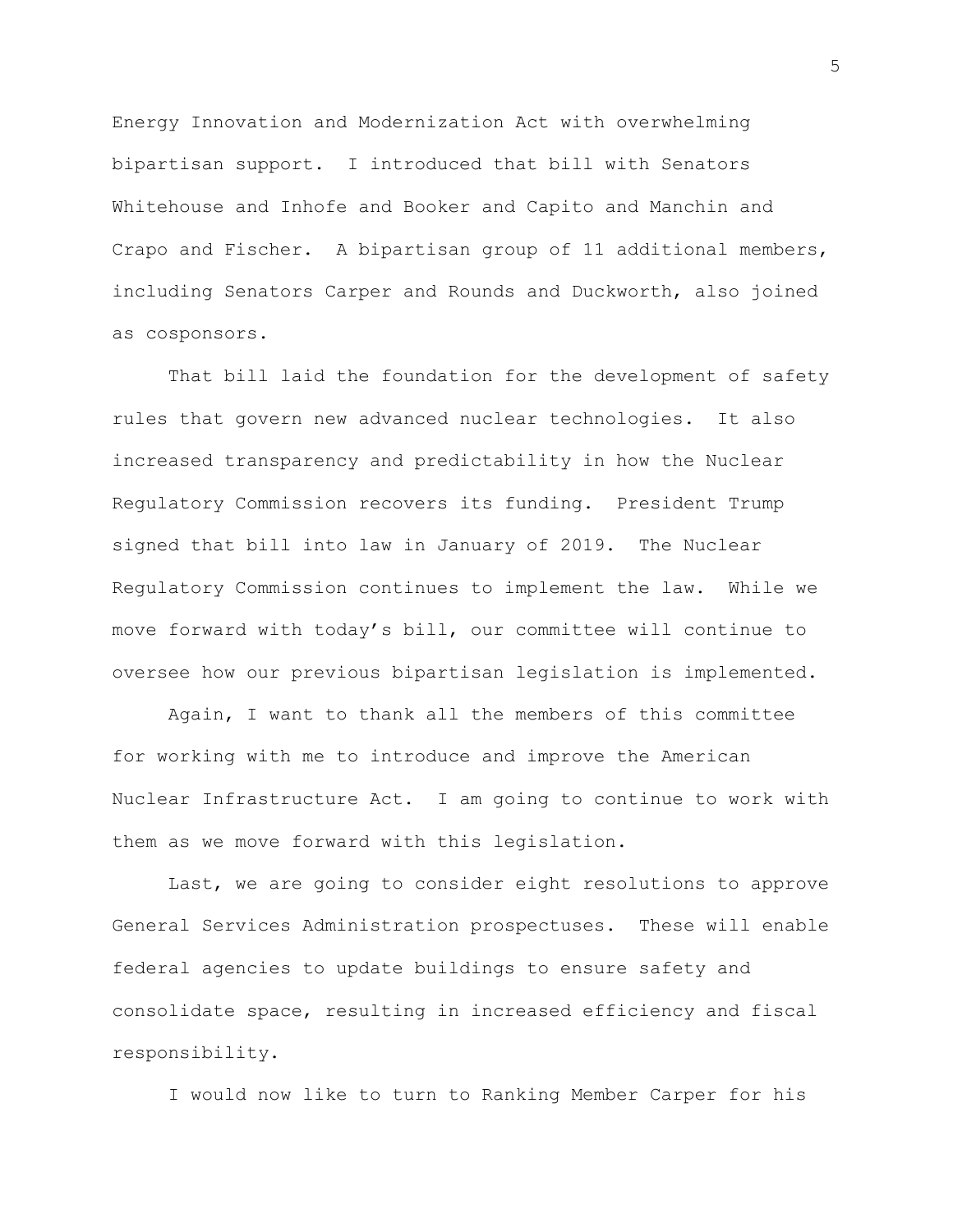statement.

[The prepared statement of Senator Barrasso follows:]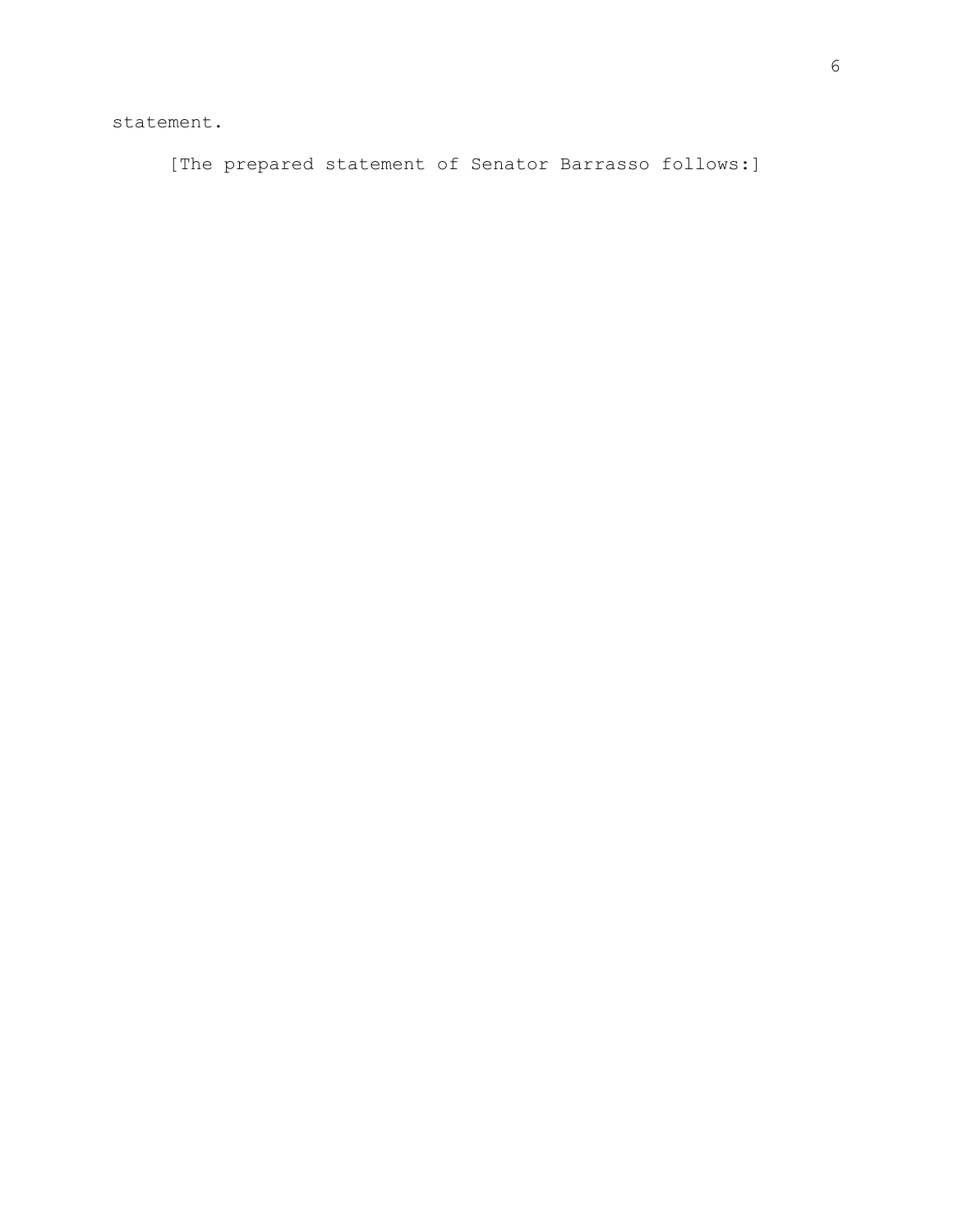STATEMENT OF THE HONORABLE THOMAS R. CARPER, A UNITED STATES SENATOR FROM DELAWARE

Senator Carper. Thanks very much, Mr. Chairman.

Good morning, colleagues, and welcome to the last Senate Environment and Public Works Committee business meeting of the 116th Congress. Today marks the end of an era. It is the last EPW business meeting to be led by our friend and colleague, Chairman John Barrasso of Wyoming, better known as Bobbi's husband.

Mr. Chairman, we are proud of what we have accomplished on this committee these past several years by working together. I will just mention a few of those accomplishments if I may. In 2018, we passed a comprehensive reauthorization of the Water Resources Development Act, and we are on the cusp of doing so again, here, this year.

Last year, we unanimously reported out of committee the most significant highway funding bill the Senate has ever seen, one with a substantial climate title that is included in it. In addition, we have enacted a slew of wildlife bills that improve conservation efforts, protect habitat and the creatures that God has placed on this Earth with all of us, and we reached a consequential bipartisan compromise to enact a nationwide phasedown of HFCs. That is worth a half-degree Celsius alone in the battle against the climate crisis. We have to get that bill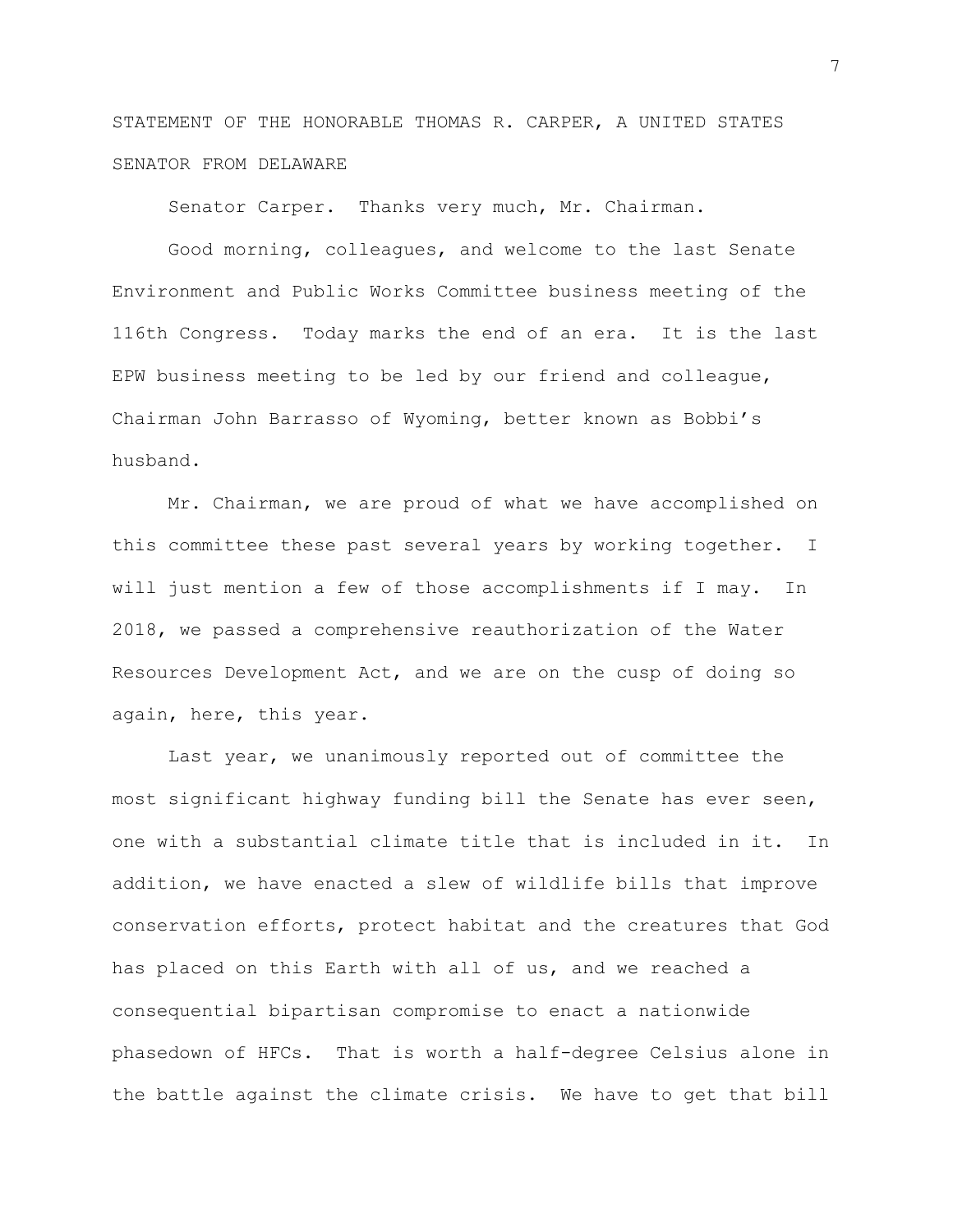passed and incorporate it into the omnibus bill literally today, I believe.

I would be remiss not to mention one of my favorite moments that we have shared together: when a nominee sat right in front of us, from Wyoming, a long-time friend of our Chairman, and testified at his confirmation hearing to be Assistant Secretary of the Interior. Your friend, Mr. Chairman, Rob Wallace, said these words: "Along the way, I have learned so much, especially that no one ever really wins by winning everything, that bipartisan solutions are always the lasting solutions."

Mr. Chairman, some of you may remember those that day, and I certainly do, but those words really struck a chord with me and a number of our colleagues as well. Because that is something all of us have learned along the way, too, that bipartisan solutions truly are lasting solutions.

When I reflect on our work together over the last four years, colleagues, it gives true meaning to those words, because that is exactly what we endeavor to do on this committee, and more often than not, we do it well. We foster lasting solutions to clean our air and our water and combat global warming while creating an environment that fosters economic growth and job creation.

So thank you, Mr. Chairman, and a special thanks to your staff, led by Richard Russell. Some of those folks on your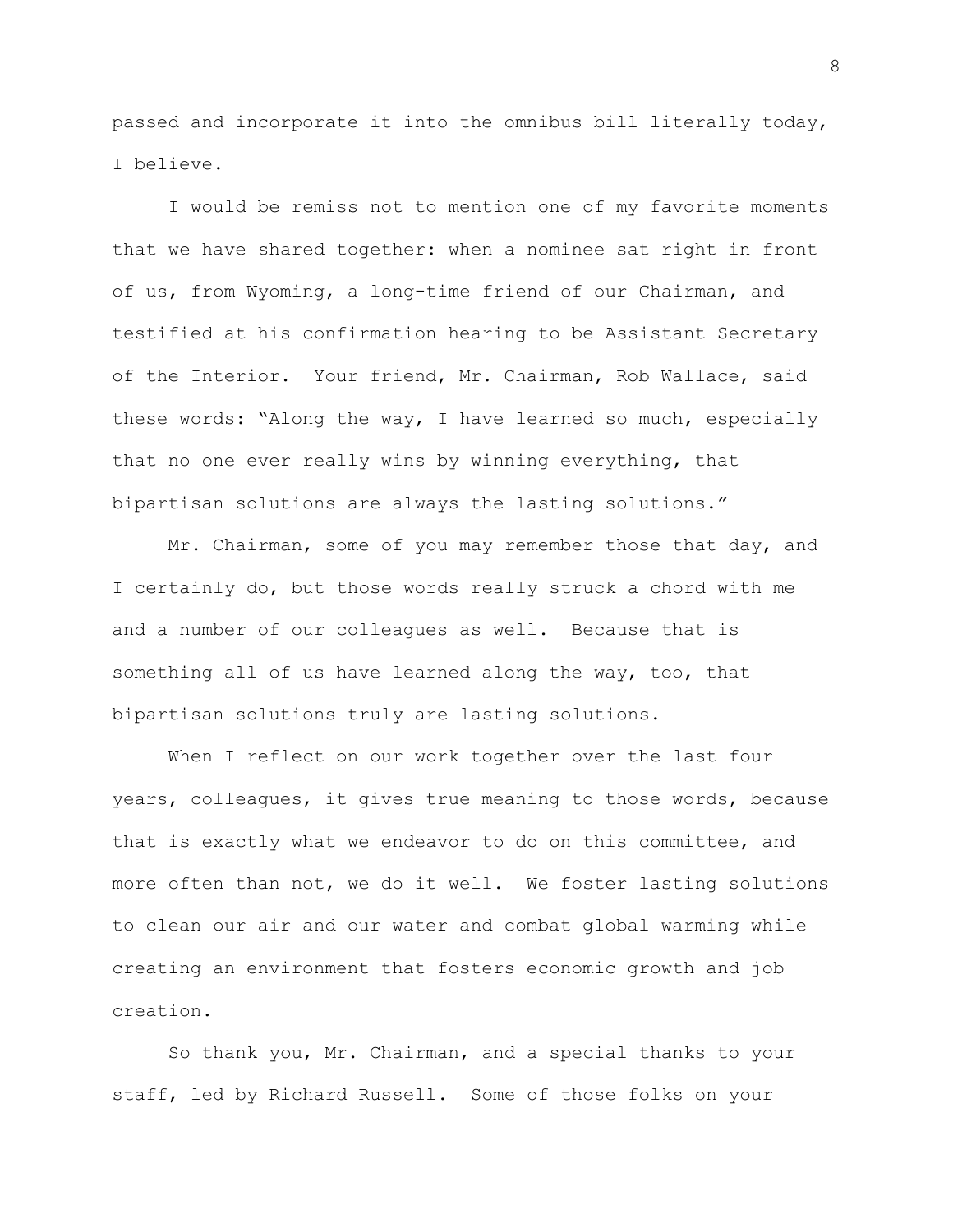staff I suspect will go with you to the Energy and Natural Resources Committee, but a special thank you for bringing the timeless words into our lives of your friend, Rob Wallace, and into the work of our committee.

Coincidentally, this markup today falls on a monumental day for our Nation. Today is, as you may know, the 50th anniversary of the Environmental Protection Agency. Pretty amazing. Fifty years. In 1970, I don't know what the rest of you were doing, I was a young naval flight officer preparing to head out with my squadron our on our first of three tours in Southeast Asia. As our Nation waged a war abroad, we faced deepening divisions and mounting environmental crises right here at home.

Polluters dumped waste into our waterways without consequence, factories released toxic fumes, and acid rain fell from the sky. In Cleveland, Ohio, just north of where I went to college at Ohio State, the Cuyahoga River was so polluted that it caught on fire. In California, where my squadron and I were stationed, an offshore oil rig spilled millions of gallons of oil onto the beaches. Many of us saw it with our own eyes. Smog in major cities around the Country was so thick, you could almost cut it with a knife.

In the face of all that adversity, the American people didn't just sit around and whine about it. They created a movement. Millions of Americans took to the streets calling for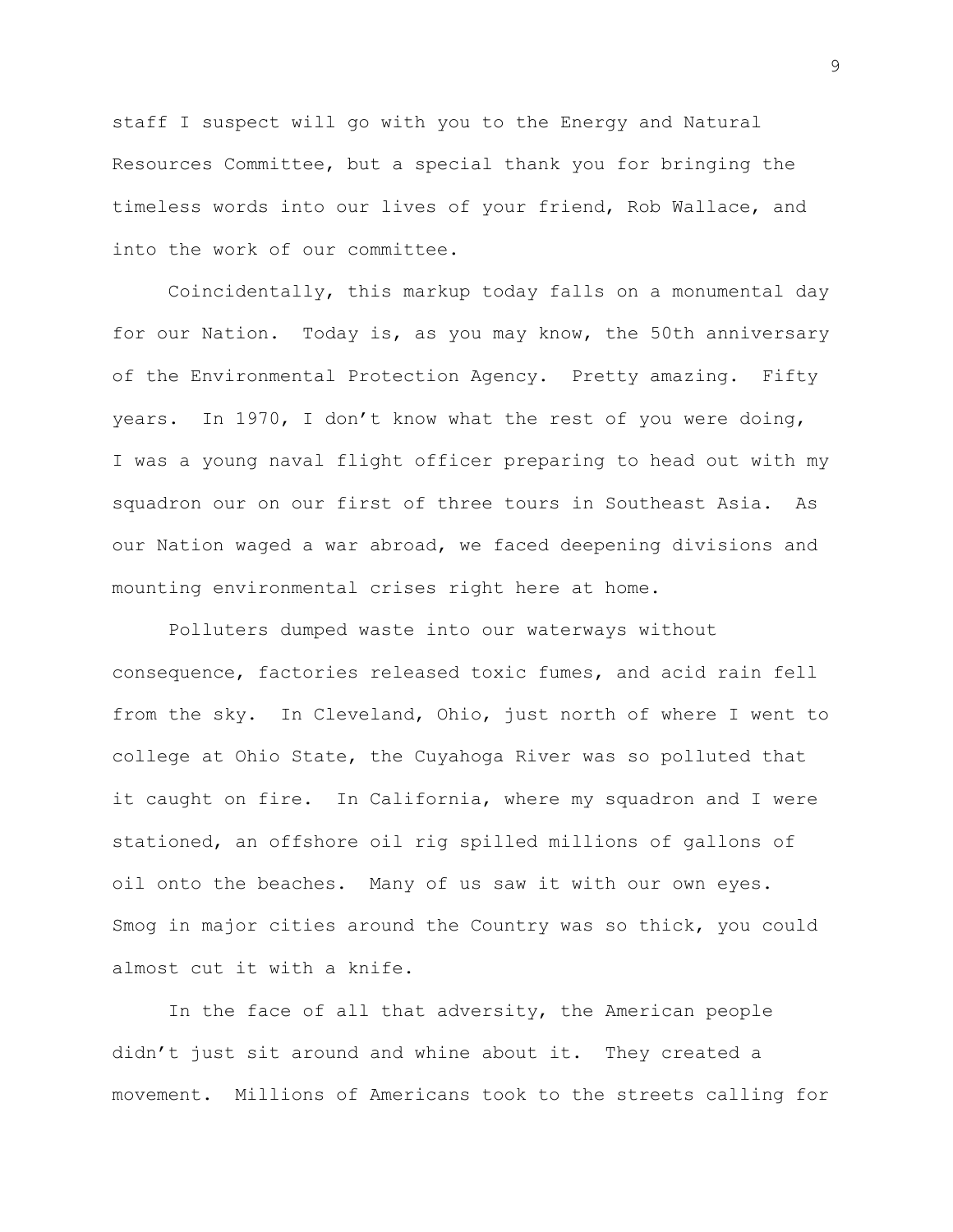transformative action to protect our planet.

In response, a Republican president, a Republican president, Richard Nixon, helped lead the efforts to create the Environmental Protection Agency, a new Federal agency with a mission of protecting human health and the environment. For 50 years, 50 years, the EPA has been instrumental in protecting our air that we breathe, cleaning up the water we drink, and improving public health.

So as we celebrate the strides made over the last 50 years to clean up our air, improve public health, it is all so timely that our committee is considering legislation that will help harness our Nation's potential for nuclear power, by far the largest source of clear, reliable, carbon-free energy in our Country, and make it safer still.

Today, we are considering the American Nuclear Infrastructure Act, as the Chairman said, of 2020, coauthored by our Chair and by Senator Booker and by Senator Whitehouse. We thank them for their collective efforts to support advanced nuclear technology.

During our committee hearing on this legislation in August, I shared some of my reservations, as some of you recall, about the bill, specifically, its proposed changes to the Nuclear Regulatory Commission's permitting process. Some of you may recall that we recently enacted the Nuclear Energy Innovation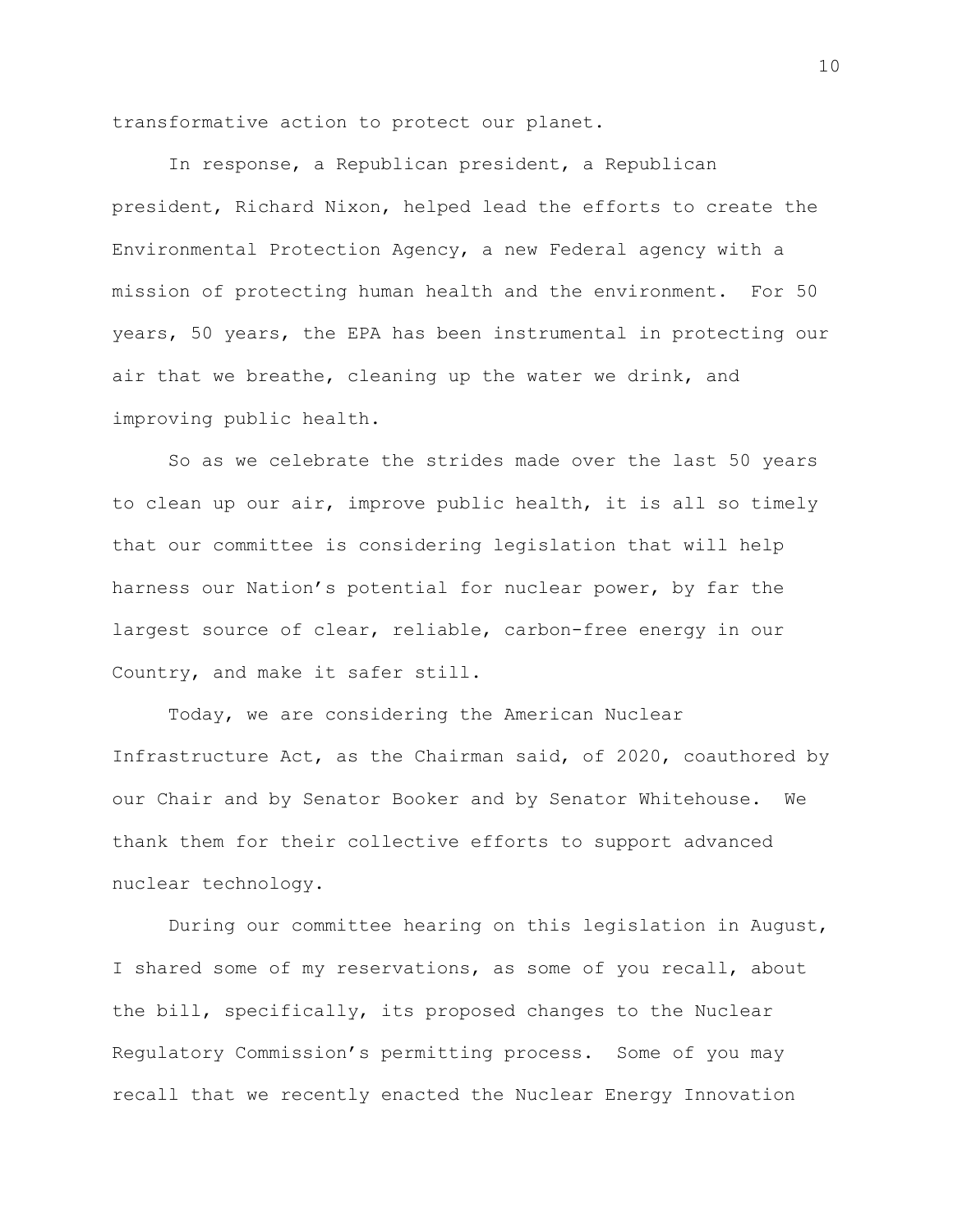and Modernization Act, affectionately known as NEIMA, which made several necessary changes to the NRC's regulatory structure for advanced nuclear technologies.

I feared that any additional and unwarranted changes to that structure could seriously disrupt the regulatory process, jeopardizing safety. I also expressed my concerns in creating a new but unfunded incentive program for existing nuclear industry at EPA would risk asking the agency to do more with far fewer resources.

Given the budget restraints placed on the NRC through NEIMA, it was important to me and some of our colleagues that this legislation would not further strain the NRC in a way that jeopardizes safety and public health. For six months, my staff worked with the Chairman's staff and other folks around this room together, and I am happy to say, that our substitute amendment resolves and addresses the issues and concerns that we raised.

I want to thank the Chairman, and I want to thank his staff for working with my staff. Supporting nuclear energy and advancing nuclear technologies is a high priority for many of us. So I am grateful that the Chairman's willingness to help us get to yes on this legislation has been successful. Always keeping our eye on safety.

Today, we are also moving eight General Services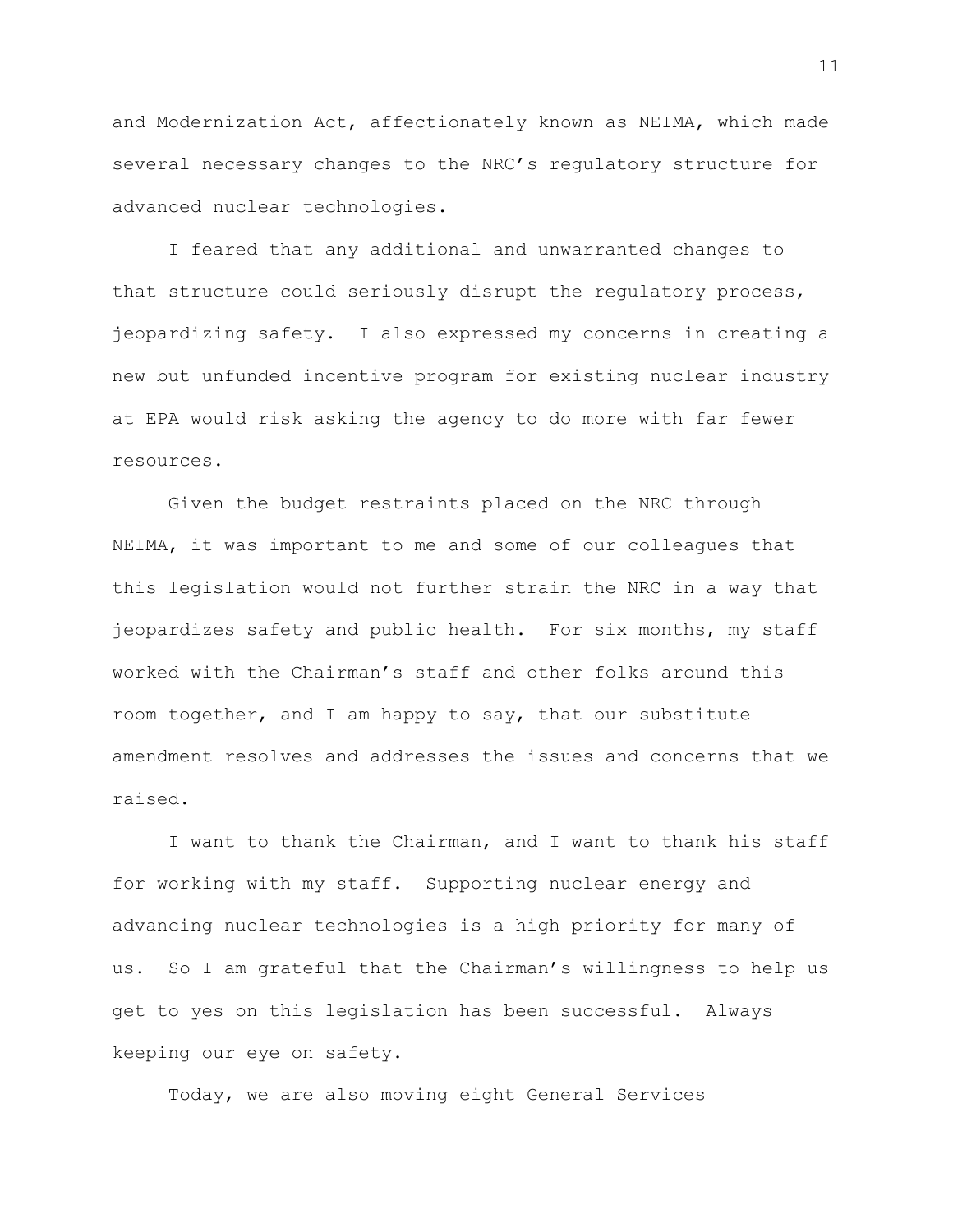Administration prospectus resolutions, including one for a Veterans Administration building in Hawaii. I know there are several of us here on this committee, including, I think, Senator Ernst, Senator Sullivan, and others that I may not be remembering right now, but they have served, I have served our Country in uniform, and I know we take a special privilege in moving that GSA resolution out of committee today.

I want to conclude my remarks by briefly sharing with my colleagues the passage of S. 4684, I think it was passed last night in wrap-up. It was introduced by a colleague and friend, Mike Enzi, one of his last bills, and it calls for the naming of a post office building in Thermopolis, Wyoming after its former postmaster, Robert Brown, the late father of Bobbi Barrasso, our Chairman's wife.

Robert Brown didn't just serve in the Army. He served with courage. He served with distinction, not just in World War II, but in Korea, as well. Many awards, many military awards, and recognitions, among them, the Bronze Star. He passed away earlier this year. What month was it, two months ago?

Senator Barrasso. On 9/11.

Senator Carper. On 9/11, at the age of 94.

Several months before his death, Mr. Brown was driven to a treatment facility in Montana hundreds of miles away. How far away?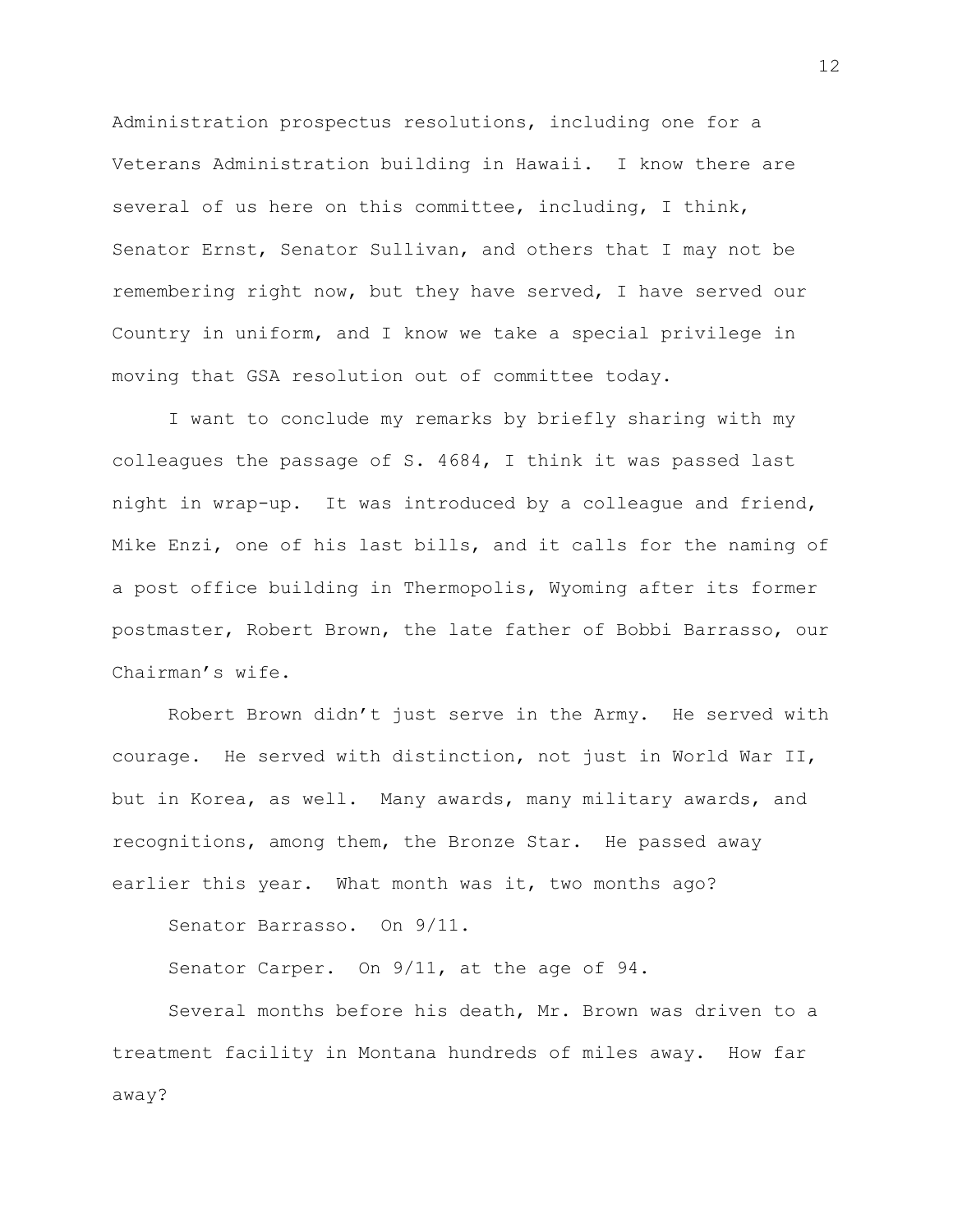Senator Barrasso. About 300 miles.

Senator Carper. Three hundred miles away, and later that day, driven back to Wyoming after receiving his treatment. His driver for that memorable road trip was his son-in-law, our Chairman, John Barrasso, a man of many skills: surgeon, talk show host, driver, and chairman of the committee that all of us revere.

So, my friend, as you weigh anchor this year and set sail for your next assignment on the Senate Committee on Energy and Natural Resources, we all wish you, as we say in the Navy, fair winds, and a following sea.

God bless you, Mr. Chairman.

[The prepared statement of Senator Carper follows:]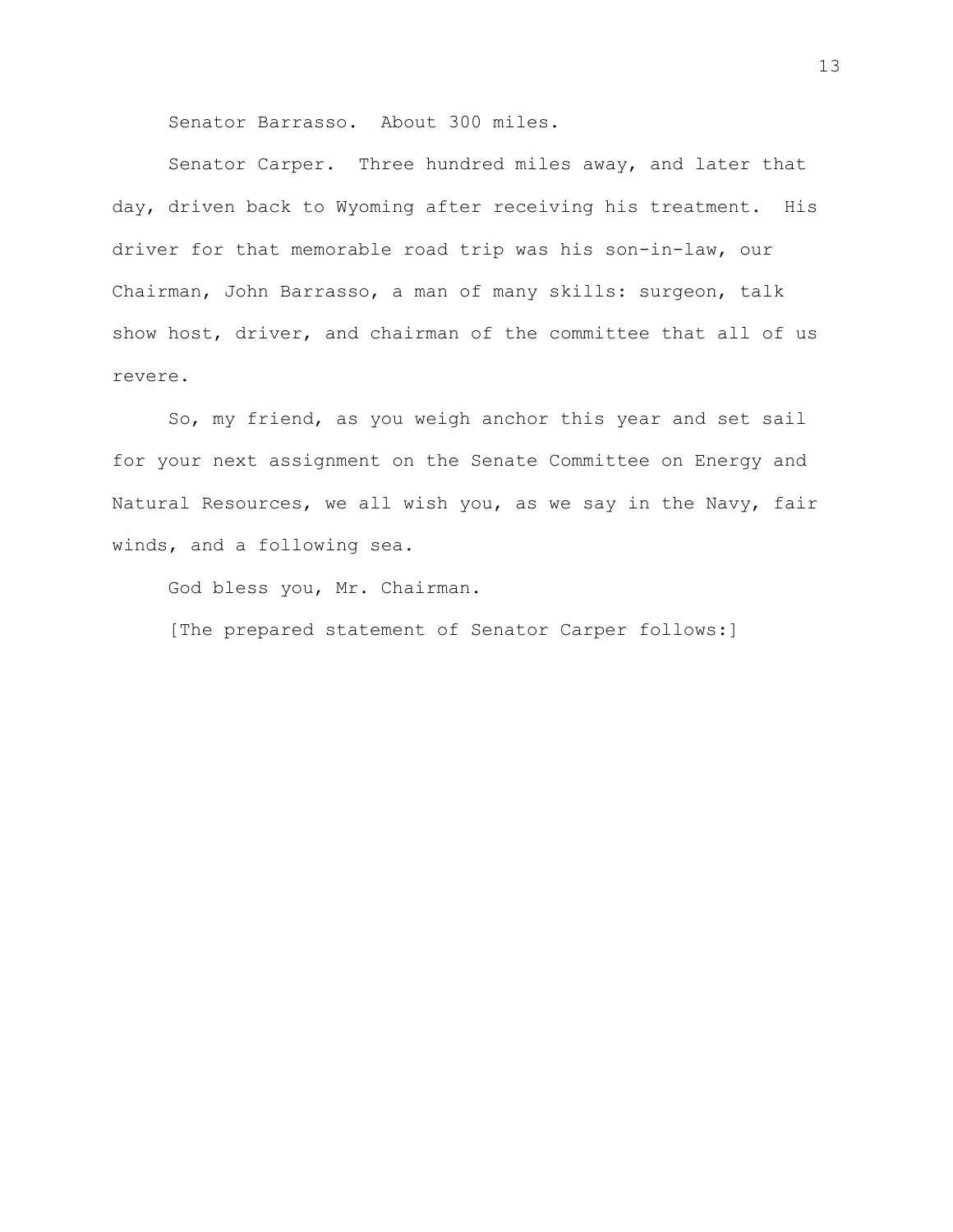Senator Barrasso. Well, thank you so much, Senator Carper.

Bob Brown actually worked at that post office for 44 years and was postmaster there. Remarkable man and a great man of courage.

We have members here, and we are ready to vote. Let me just, before getting to that, I want to thank you for these wonderful years working with you as a partner. We have introduced, written, improved, passed, and implemented laws together, and we have done it in a cooperative and bipartisan way, and I could not have had a better partner.

I remember calling you when it looked like I was going to be Chairman of the committee, and asked if you were going to be the Ranking Member, and we had a long discussion. We said that we would work together, be honest with each other, open with each other, and work to improve our environment and the public works of this Country. With you as a partner, we have been able to do that.

For the benefit of all, we have done it in a bipartisan way. We haven't agreed on everything, but we have always followed that Mike Enzi rule: let's leave out the stuff we don't agree on, adopt the things that we do, which is how we got 21 people to unanimously vote for water infrastructure, highway infrastructure, because we made sure that every member was heard. It has been wonderful to work with you.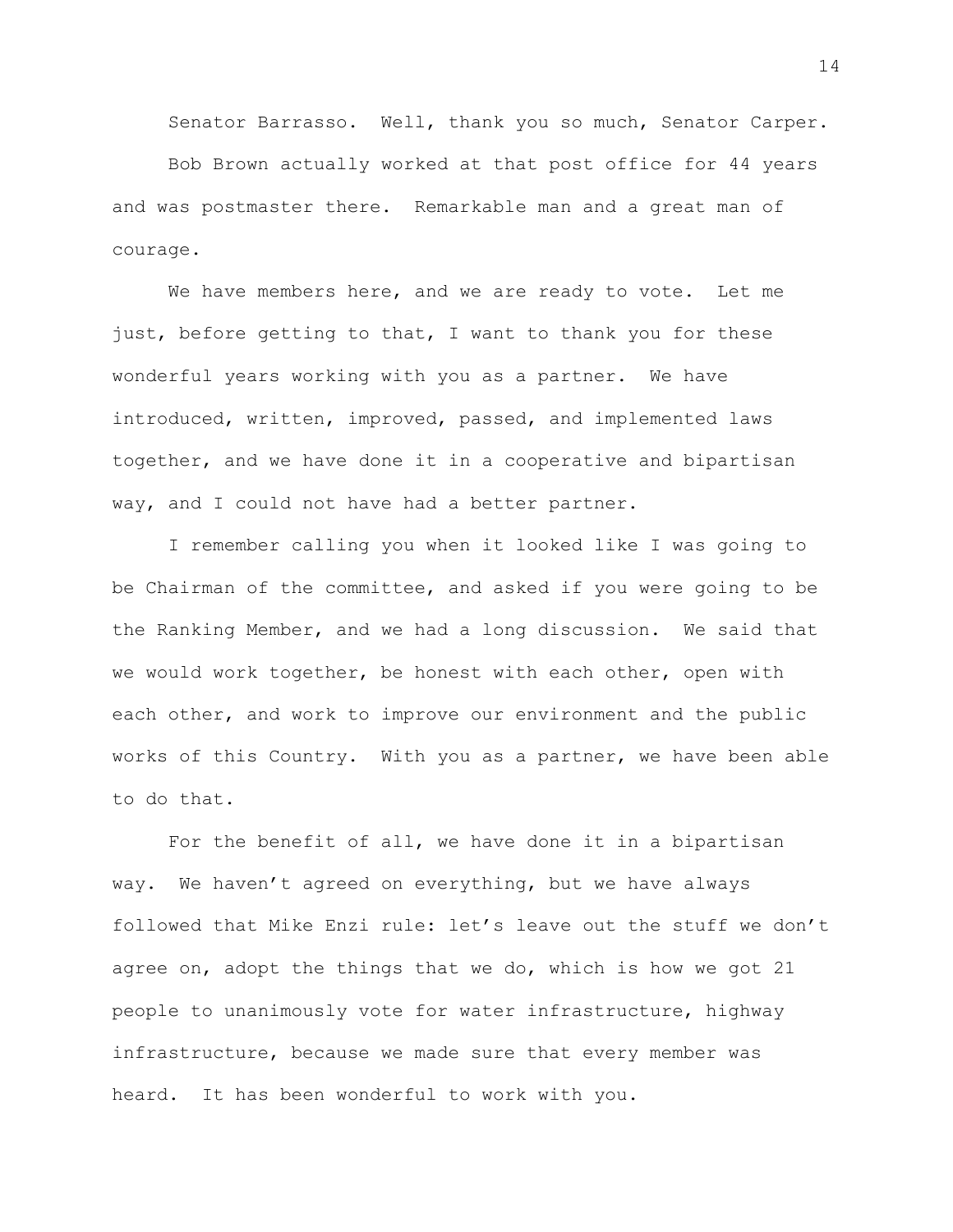I know a number of members have additional places they need to get to, so with that, I am going to move ahead and as soon as we finish with the voting, I have Senator Whitehouse first, and then Senator Booker next to speak.

But now that we do have all the members here, I want to move to a vote on the items of today's agenda. Members who have not yet discussed amendments that they have filed may do so after the voting concludes. The Ranking Member and I have agreed to vote on the eight GSA resolutions en bloc by voice vote. We have also agreed to vote on accepting amendments to the Nuclear Bill en bloc by voice vote.

There has been a request for a recorded vote on final best passage of the Nuclear Bill, and therefore we will have a recorded vote on that final passage. Members may choose to have their votes recorded for specific items in the en bloc of pieces of legislation.

So now, I would like to call up the Barrasso-Carper Substitute Amendment to S. 4897, America's Nuclear Infrastructure Act of 2020. It was circulated last Friday. The Ranking Member and I have agreed that this substitute shall be considered the original text for purposed of amendments. Members have filed amendments to the substitute.

The Ranking Member and I have agreed to revise the filed version of the Van Hollen Number 1 to reflect necessary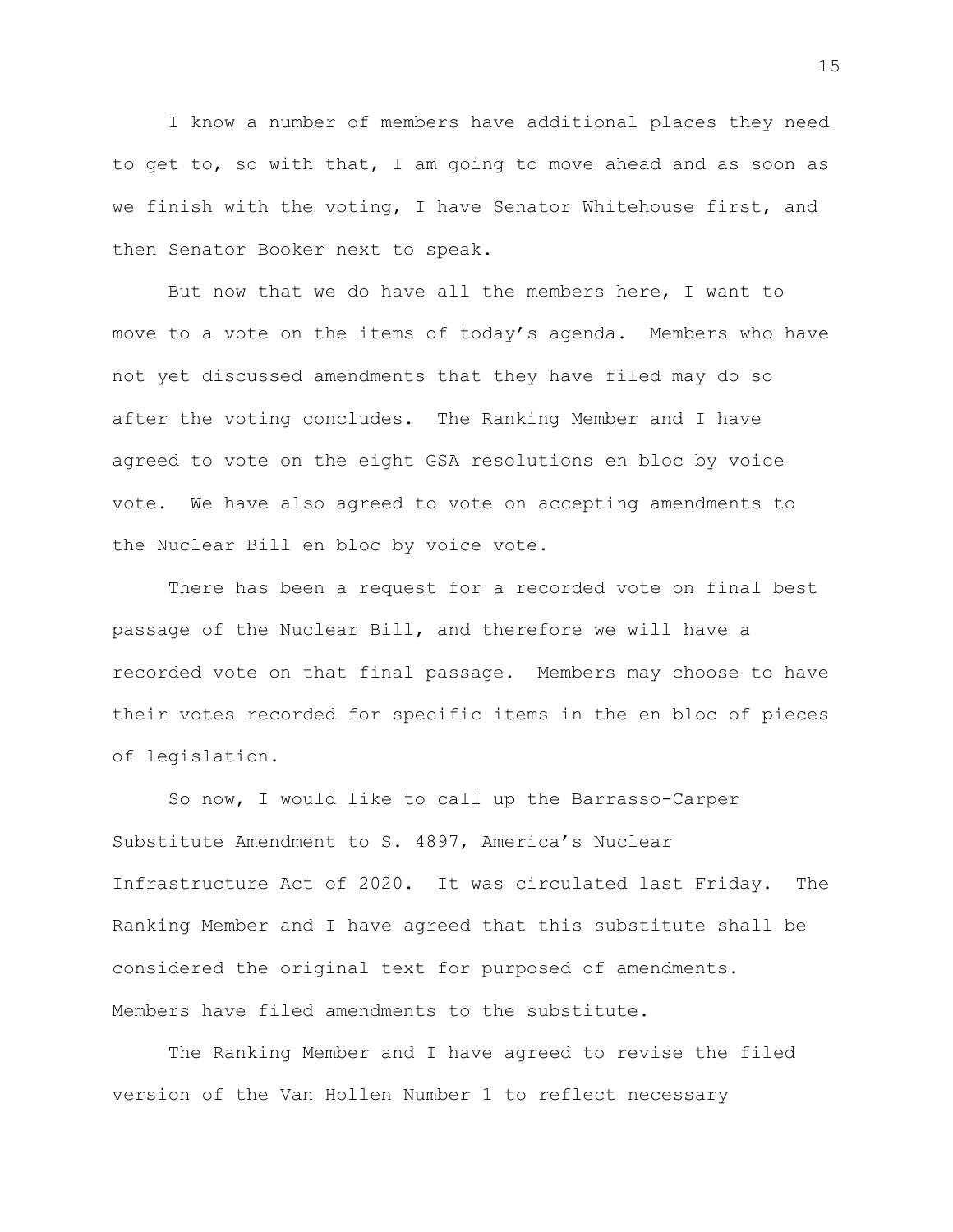modifications. I am pleased to accept revised Van Hollen Number 1. The Ranking Member and I have agreed to vote on Cardin Number 1 and revised Van Hollen number 1 en bloc by voice vote.

I would like to call up Cardin Number 1 and revised Van Hollen Number 1 en bloc and ask that members withhold discussion on their agreed-upon amendments until after we complete the voting. I move to approve Cardin Number 1 and revised Van Hollen Number 1 en bloc. Is there a second?

Senator Carper. Second.

Senator Barrasso. All those in favor, please say aye.

[Chorus of ayes.]

Senator Barrasso. Opposed, nay.

[No audible response.]

Senator Barrasso. In the opinion of the Chair, the ayes have it. Cardin Number 1 and the revised Van Hollen Number 1 are agreed to.

Again, I am happy for members who want to discuss other amendments to do so after the voting concludes without offering them now. Any Senators seek recognition to offer an amendment?

Seeing no member wishing to offer an amendment, I move to approve the substitute amendment to S. 4897 as amended and report S. 4897 as amended favorably to the Floor. We will hold a roll call vote. Is there a second to do that?

Senator Carper. Second.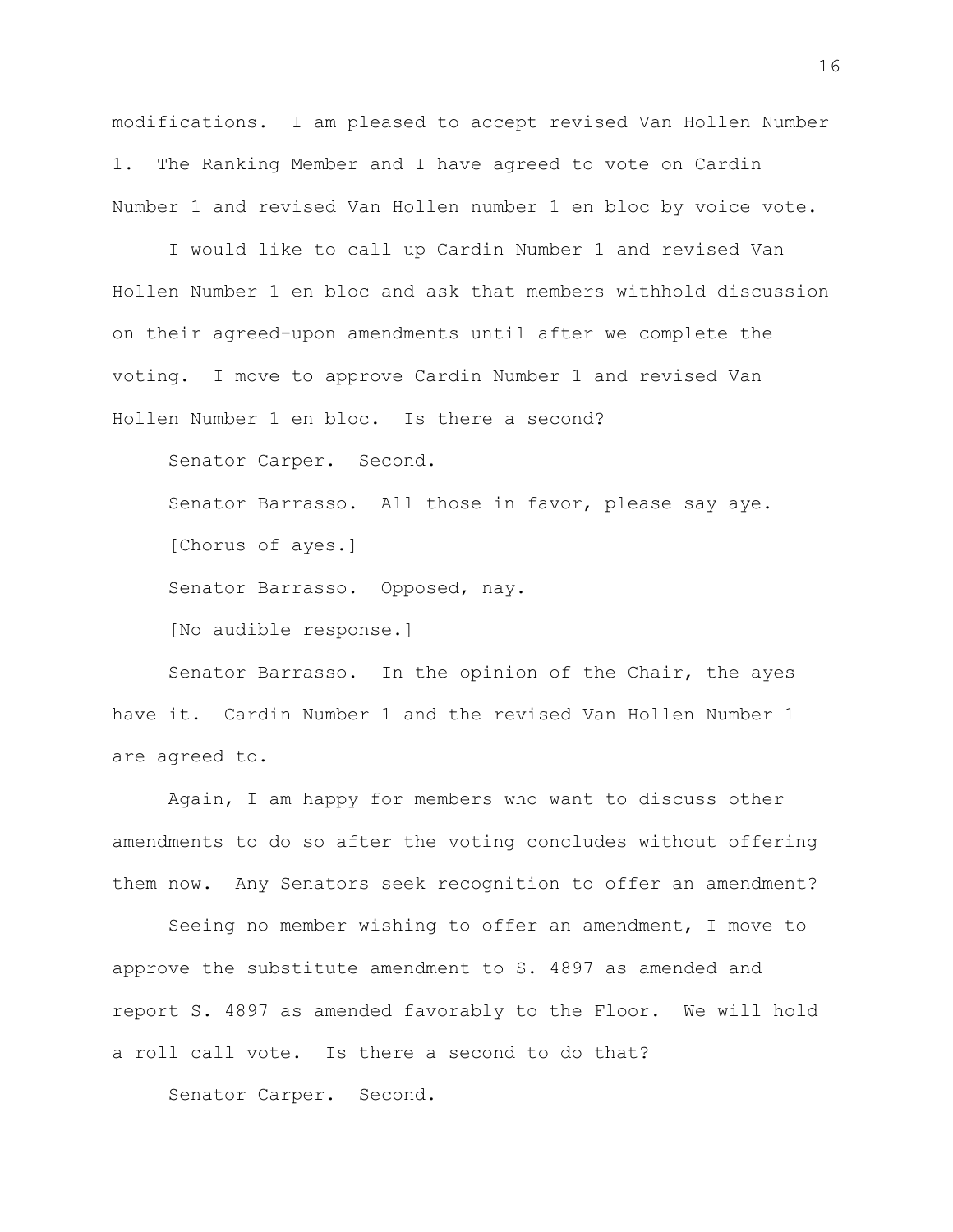Senator Barrasso. The clerk will call the roll.

The Clerk. Mr. Booker?

Senator Booker. Yes.

The Clerk. Mr. Boozman?

Senator Boozman. Yes.

The Clerk. Mr. Braun?

Senator Braun. Yes.

The Clerk. Ms. Capito?

Senator Capito. Aye.

The Clerk. Mr. Cardin?

Senator Cardin. Aye.

The Clerk. Mr. Carper?

Senator Carper. Aye.

The Clerk. Mr. Cramer?

Senator Cramer. Aye.

The Clerk. Ms. Duckworth?

Senator Carper. No by proxy.

The Clerk. Ms. Ernst?

Senator Ernst. Aye.

The Clerk. Mrs. Gillibrand?

Senator Carper. No by proxy.

The Clerk. Mr. Inhofe?

Senator Inhofe. Aye.

The Clerk. Mr. Markey?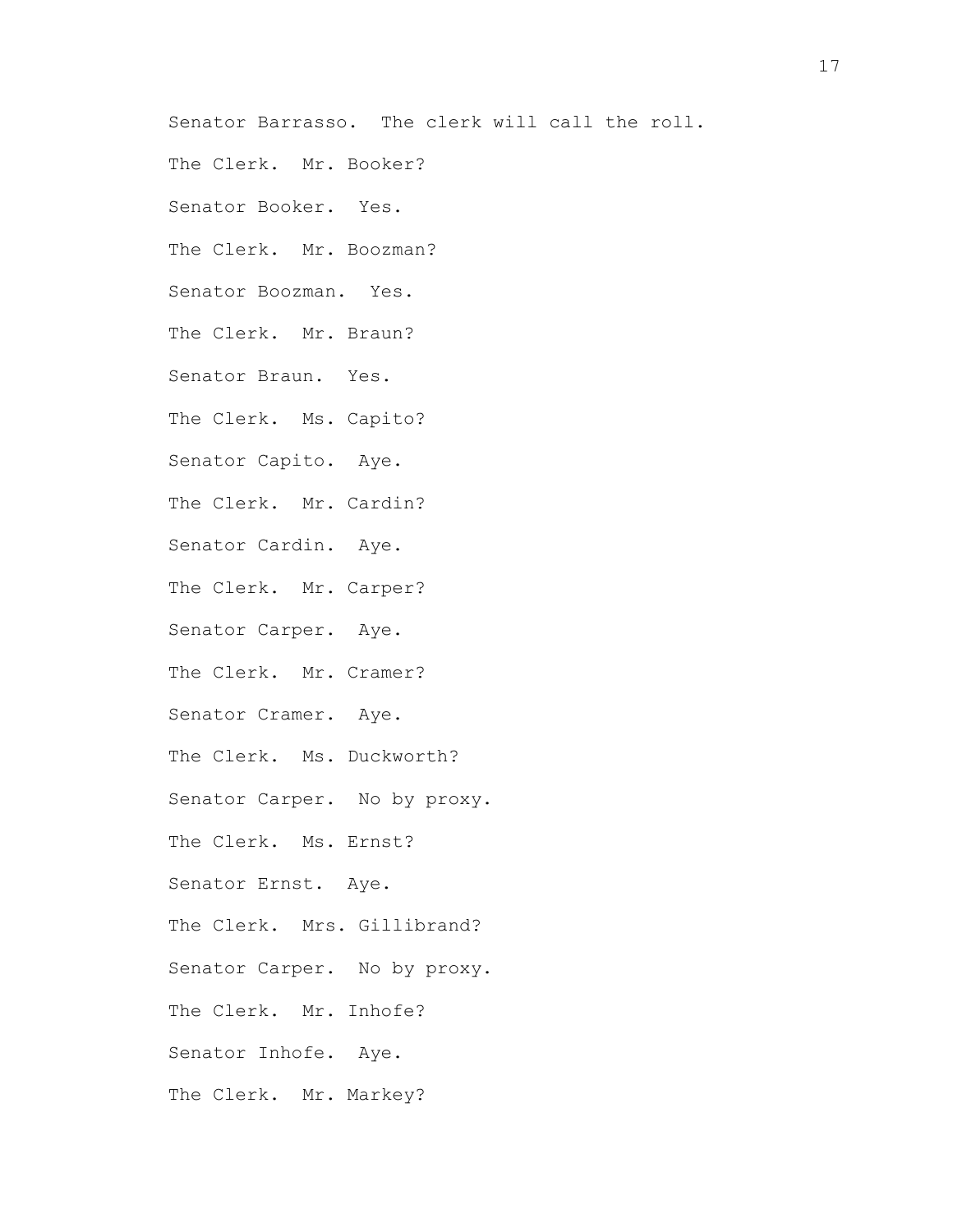Senator Markey. No. The Clerk. Mr. Merkley? Senator Merkley. No. The Clerk. Mr. Rounds? Senator Rounds. Aye. The Clerk. Mr. Sanders? Senator Carper. No by proxy. The Clerk. Mr. Shelby? Senator Barrasso. Aye by proxy. The Clerk. Mr. Sullivan? Senator Barrasso. Aye by proxy. The Clerk. Mr. Van Hollen? Senator Van Hollen. Aye. The Clerk. Mr. Whitehouse? Senator Whitehouse. Aye. The Clerk. Mr. Wicker? Senator Wicker. Aye. The Clerk. Mr. Chairman? Senator Barrasso. Aye. The clerk will report. The Clerk. Mr. Chairman, the yeas are 16, the nays are 5. Senator Barrasso. Can you repeat that, so I can hear you clearly? The Clerk. The yeas are 16, the nays are 5.

Senator Barrasso. The yeas are 16, the nays are 5. We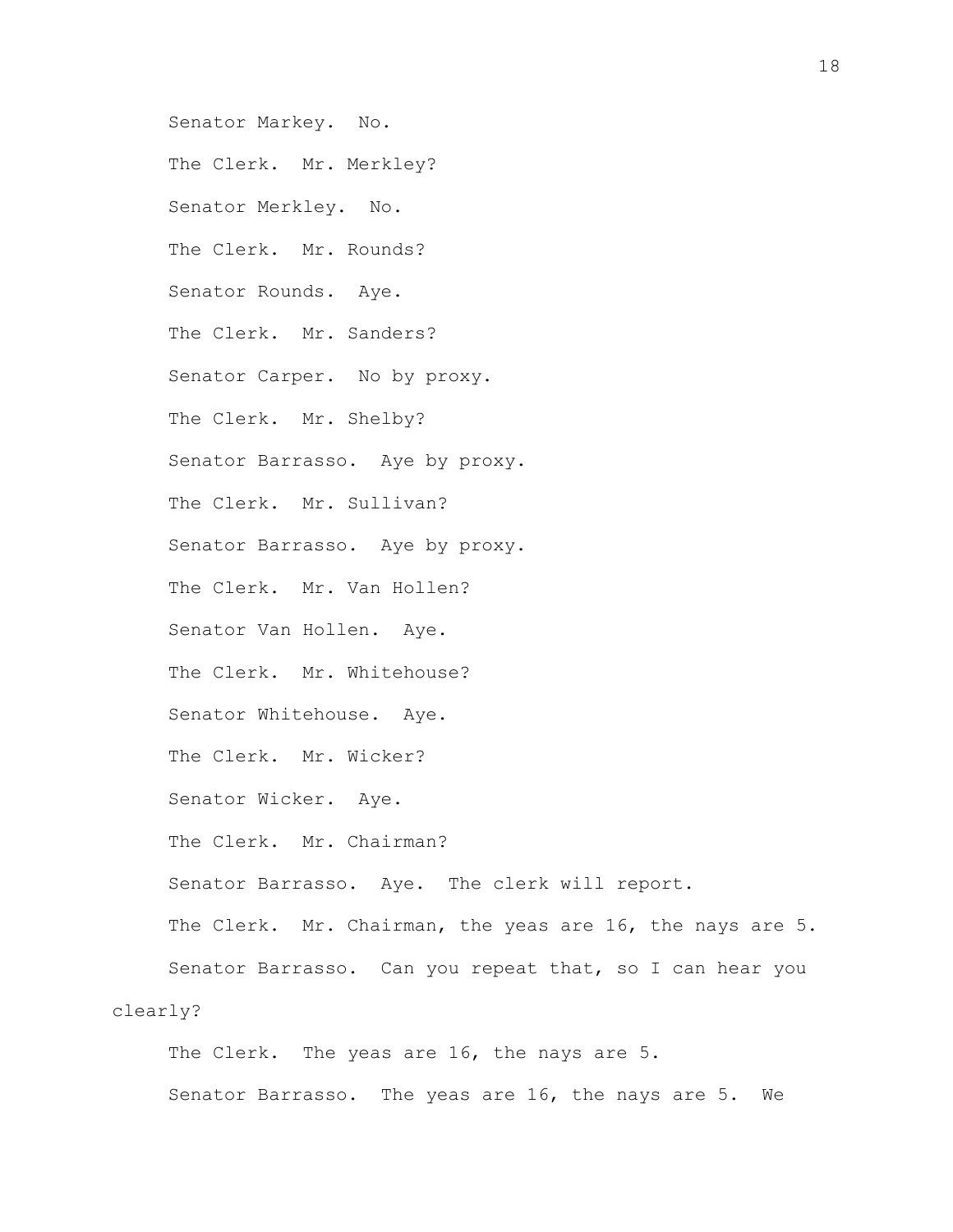have approved S. 4897 as amended, which will be reported favorably to the Senate.

I would now like to call up eight General Service Administration Resolutions en bloc. I move to approve the eight GSA resolutions en bloc. Is there a second?

Senator Carper. Second.

Senator Barrasso. All those in favor, say aye.

[Chorus of ayes.]

Senator Barrasso. Opposed, nay.

[No audible response.]

Senator Barrasso. The opinion of the chair is that the ayes have it; we have approved these resolutions. The voting part of the business has been concluded.

I am now happy to recognize any member who wishes to make a statement on the legislation or resolutions we have just approved. I do ask unanimous consent that the entire statements of the records of support of the American Nuclear Infrastructure Act be included in the record of today's meeting, without objection.

[The referenced information follows:]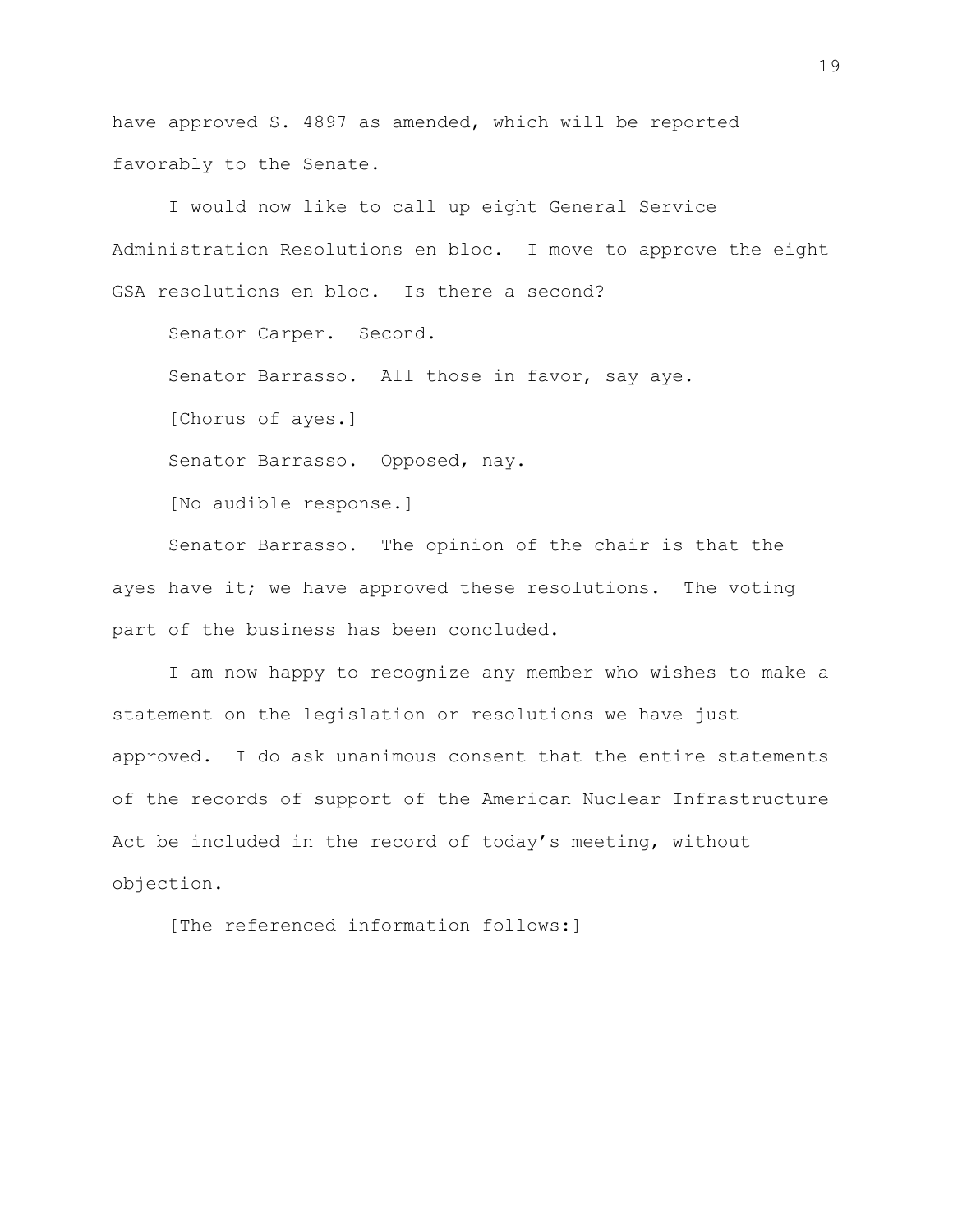Senator Barrasso. I would like to now turn to Senator Whitehouse.

Senator Whitehouse. Thank you, Chairman. Let me first say that this is the third, now, nuclear bill that this committee has approved in bipartisan fashion, the first being the Nuclear Energy and Innovation Capabilities Act, the collaboration bill, as I call it, and the second, the Nuclear Innovation and Modernization Act, which was the regulatory upgrade bill, and now this one, which has the support of environmental groups, of labor groups, of advanced nuclear companies and of industry groups.

I particularly want to thank Chairman Barrasso and Ranking Member Carper for their productive work to bring us to this place. I want to thank the cosponsors, many of whom brought significant improvements to the bill, including the improvements adopted by vote today.

To those members who are not yet comfortable with the bill, I look forward to continuing to work with you to try to resolve your concerns and advance the bill so that it can pass smoothly on the Floor. The three pieces of the bill that I want to focus on in my remarks are ones that I have been talking about for a long time, and I am really grateful that they are included.

The first is that this creates a mechanism to put a value on the carbon-free nature of nuclear energy. We have seen the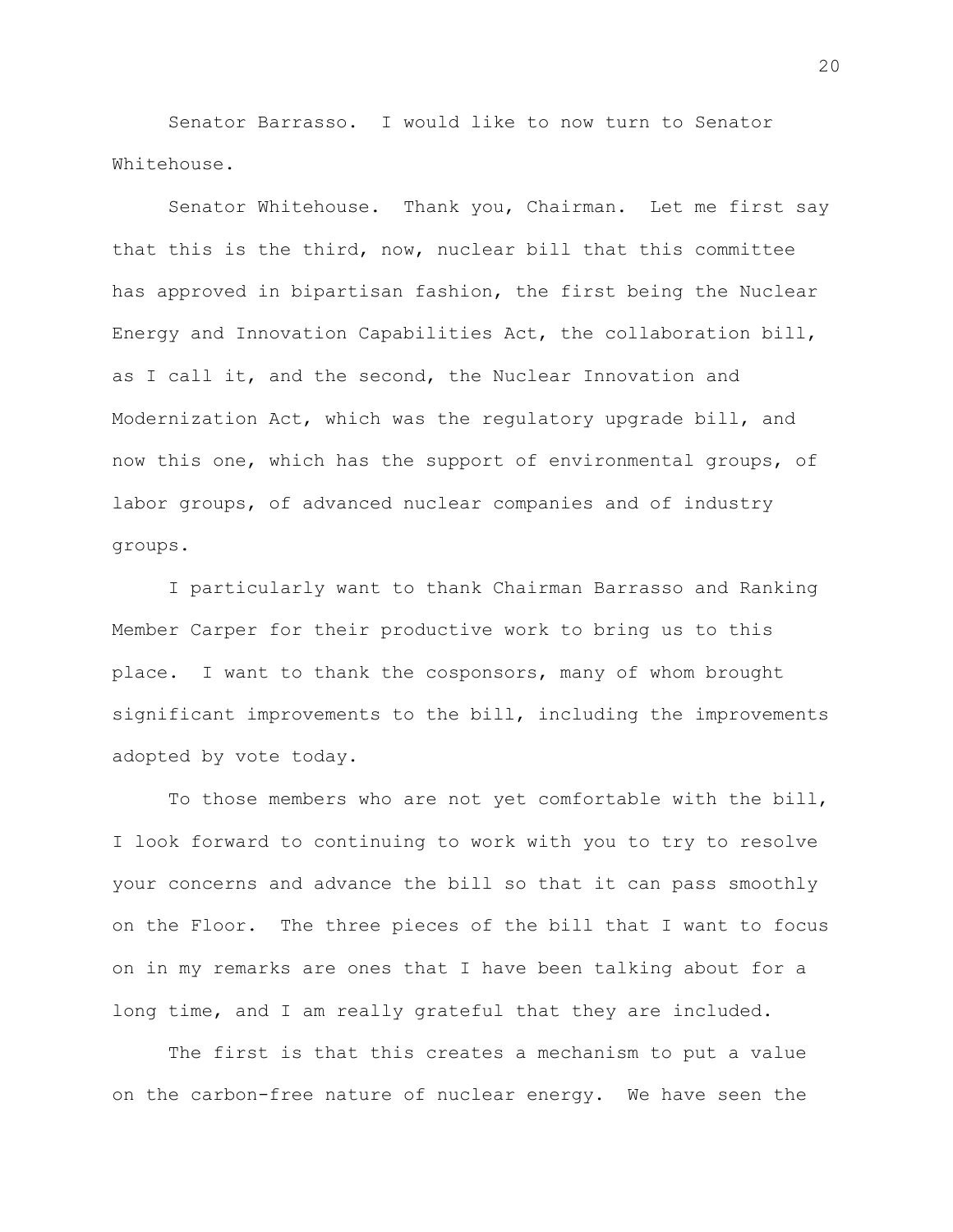really unfortunate situation of safely operating nuclear plants being closed down for false economic reasons to allow natural gas plants to stand up, polluting natural gas plants, to stand up in their place. The discrepancy is that the nuclear plants don't get any value, any benefit, out of the carbon-free nature of their power. This will start us addressing that.

Second, as we address the next generation of nuclear power, we need to make sure that it is focused as much as can be on the existing nuclear waste liability of the Country as a fuel prospect. If we can turn that liability into an asset, that would be a remarkable achievement. But it is not going to happen without encouragement because the cheaper way to go is always going to be to use something new. So I appreciate very much the X Prize program towards reusing spent nuclear fuel in next-generation technologies.

Last, if we were a big corporation, our auditors would come in every year and would take a look at our nuclear waste stockpile, and they would put a mark on the company's books, saying this is a liability. Let's say it is a billion-dollar liability. That would give us, as a company, a \$999 million incentive to get that liability off our books, and we would be devoted to trying to clean up that nuclear waste stockpile problem.

That is not the way the United States works. It is not on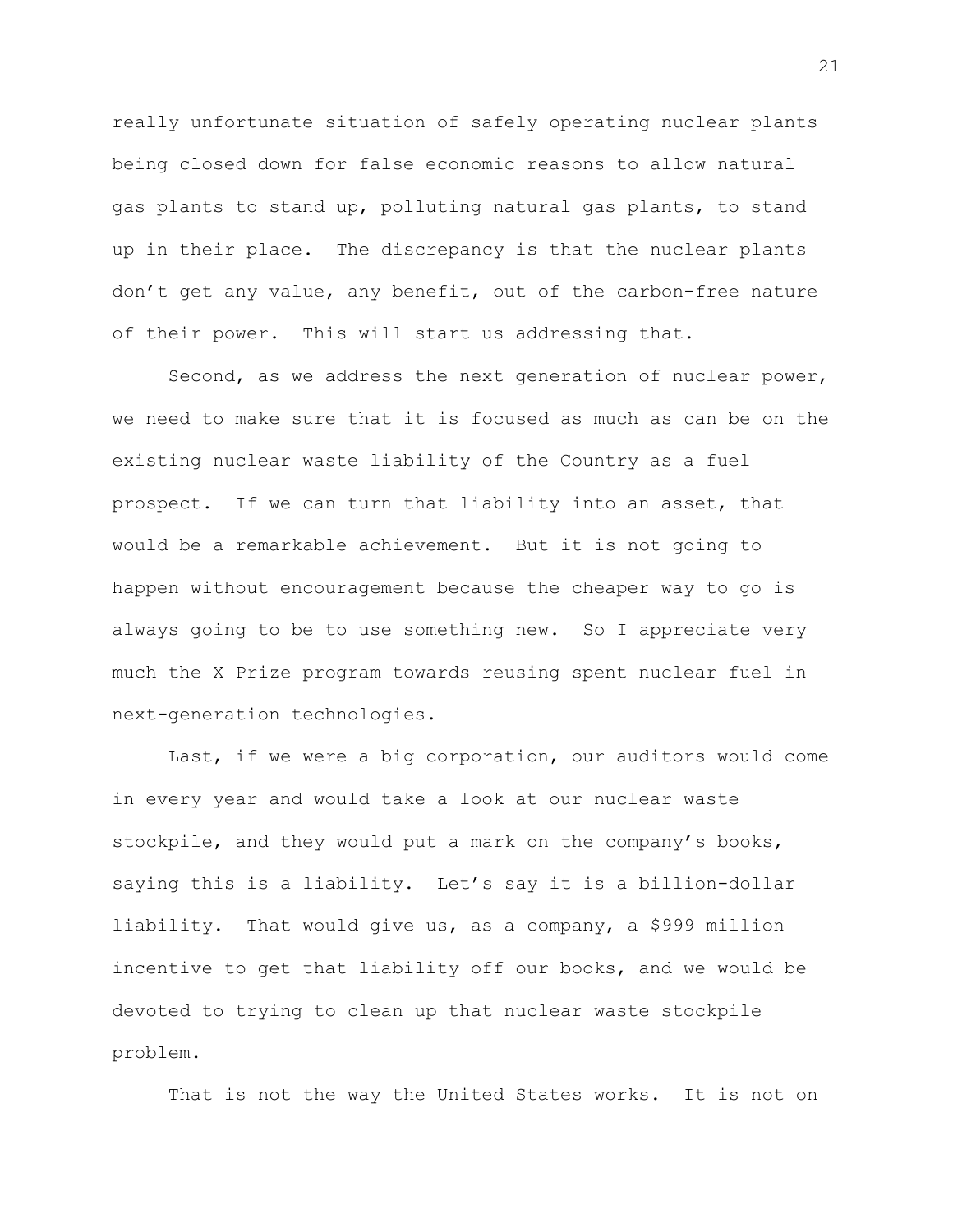our books. So the report that this requires of what the liability cost is of that, we call it a stockpile, but a stockpile is usually a good thing. This is not a stockpile of good things. This is a huge environmental hazard and security hazard. The cost of disposing of that hazard will now actually be quantified, so at least we can discuss and provide value to the technologies that will help strip that away.

So with appreciation to all of my colleagues, including those who are not yet satisfied with the bill, I conclude my remarks and I will regret losing John Barrasso as Chairman here. I look forward to working with the next chairman.

I am not a member of Energy and Natural Resources, so there is a farewell here as well. I know you are not leaving the committee; you are just leaving the chair, and I hope we can find other good things to do together.

So thank you very much, Chairman Barrasso, farewell. Senator Carper, thank you for your terrific leadership of this committee as our Ranking Member in this Congress.

Senator Barrasso. Well, thank you so much, Senator Whitehouse. We have actually traveled the world together looking at the issues related to climate change and the impact. I know that the work that we are doing here in the committee is going to have a valuable role into the future of our world.

Senator Booker?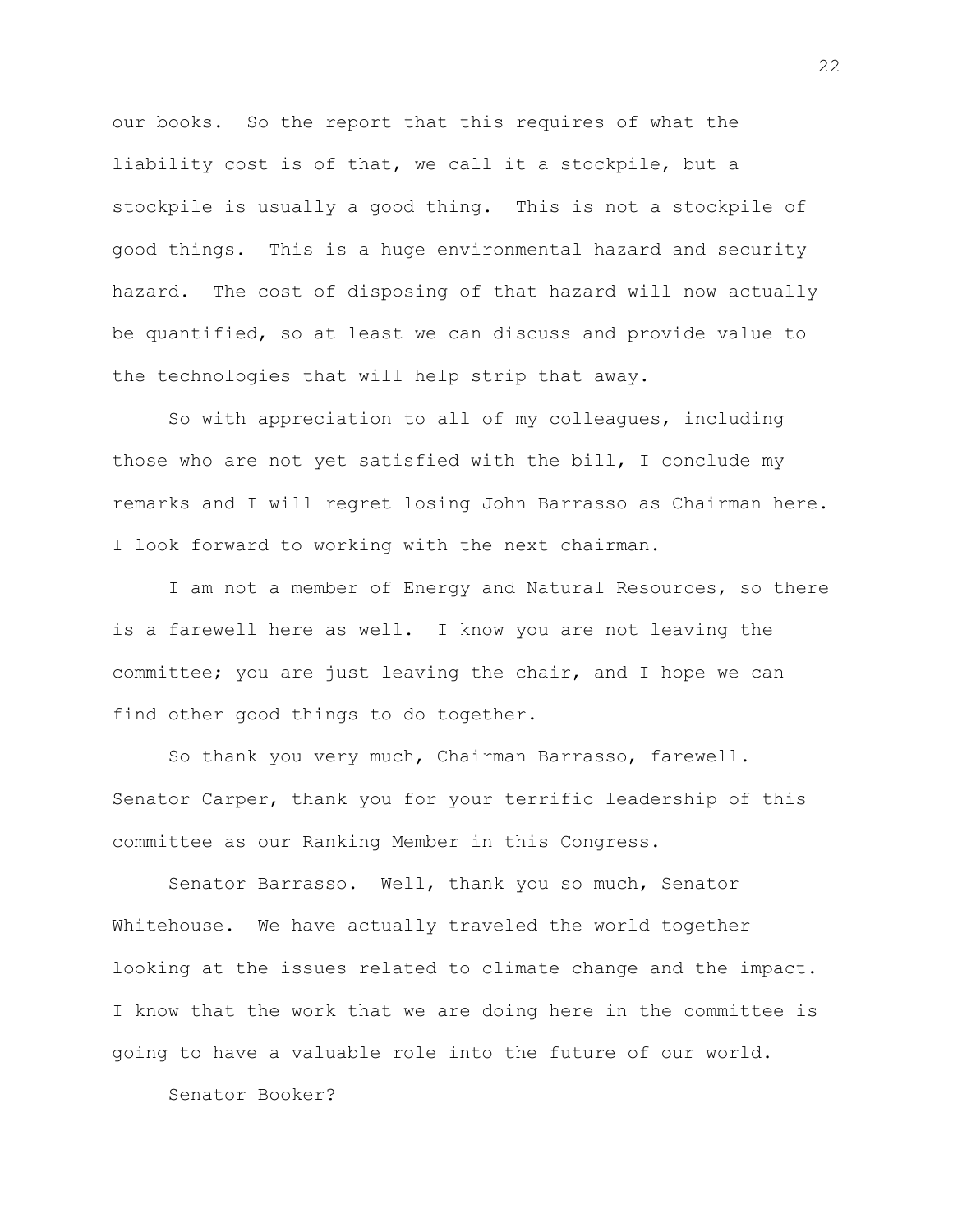Senator Booker. Mr. Chairman, I am grateful and I want to thank you for your service as leader and for doing such good work in helping us to find, despite the differences between so many of the members, common ground that we can work on together and to actually make a significant difference in our Country.

Of course, I want to thank Ranking Member Carper, who, even though he is three or four years older than me, always makes me feel like I am out of shape. He has been an extraordinary leader as well.

Senator Barrasso. Just as a point of personal interest, so when he talked about that first founding, 50 years ago, the first Earth Day was 50 years ago, he was in the military, do you want to talk about what you might have been doing on that very first Earth Day, and how you celebrated?

[Laughter.]

Senator Booker. I am going to show some wisdom here and move on.

[Laughter.]

Senator Booker. I want to thank Senator Whitehouse for his extraordinary partnership on this issue, in general, as well as Senator Crapo for his partnership as well. Look, we have a climate crisis, and I believe that nuclear energy has a really important role to play as we work to transition to a net-zero carbon emissions as quickly as possible in order to avoid the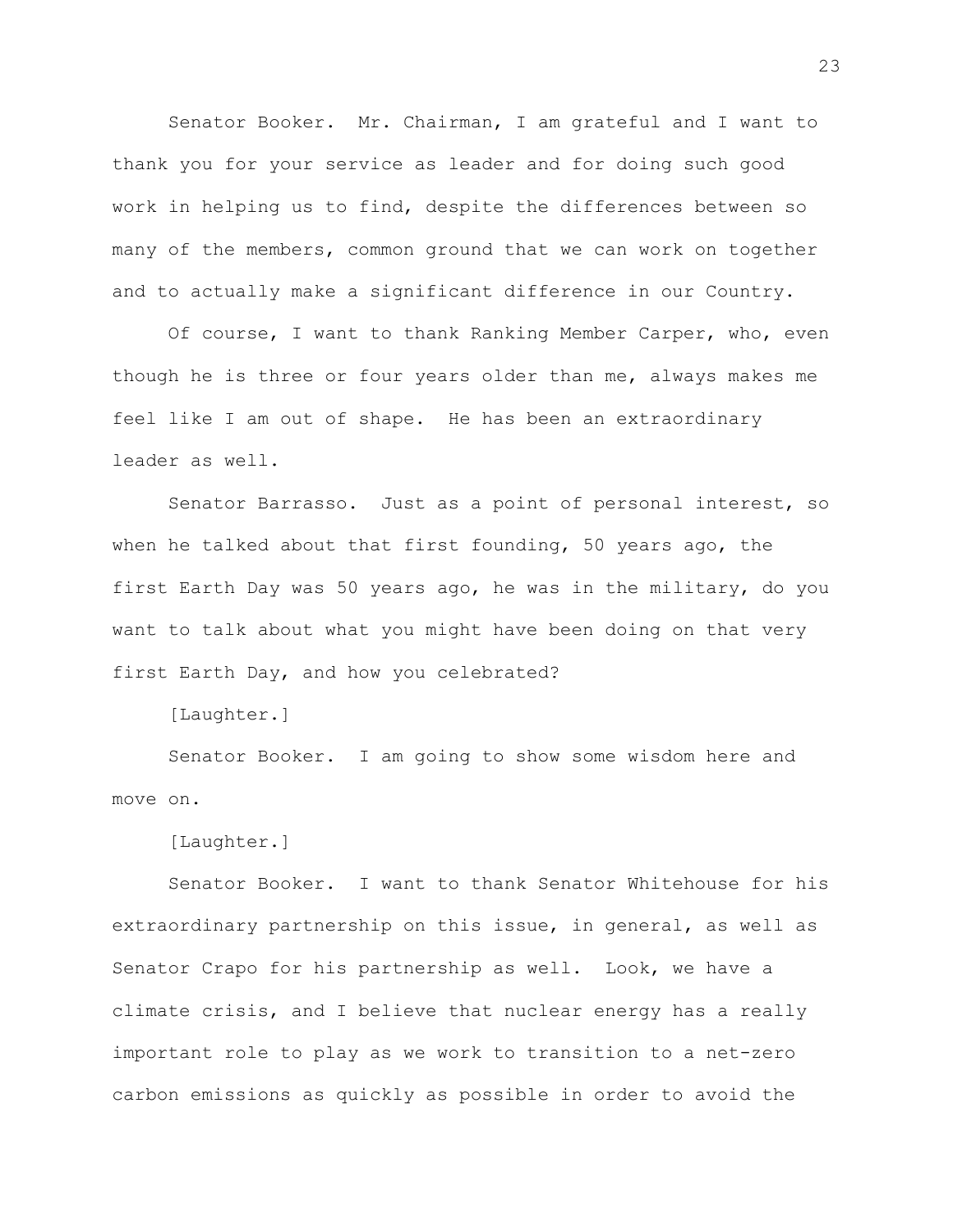worst impacts of climate change, the devastating realities of where our planet is right now, which is in peril.

I am excited about a lot of parts of this bill, some of which were already highlighted by Senator Whitehouse. But I want to just really focus on three.

Right now, we have to understand that our existing nuclear reactors provide the majority of carbon-free electricity that is currently generated in the United States. Losing these plants prematurely, especially in a market that does not reflect fairness because they are not subsidized to the degree that should be reflected in the carbon that is created in other types of energy, this would be unfortunate. This would be wrong, and this would contribute to climate change, as opposed to helping to cure it. Preventing our existing fleet of nuclear reactors from shutting down prematurely should be an urgent cause if we are serious about climate change.

Secondly, this is an area of science that needs more research. We need more innovation. We have been losing our competitive advantage globally when it comes to research in this area. So the creation of an X Prize and other provisions, this bill will help facilitate the development of the next generation of advanced nuclear reactors.

A lot of the science that I have read over the last few years has shown incredible promise that these reactors can be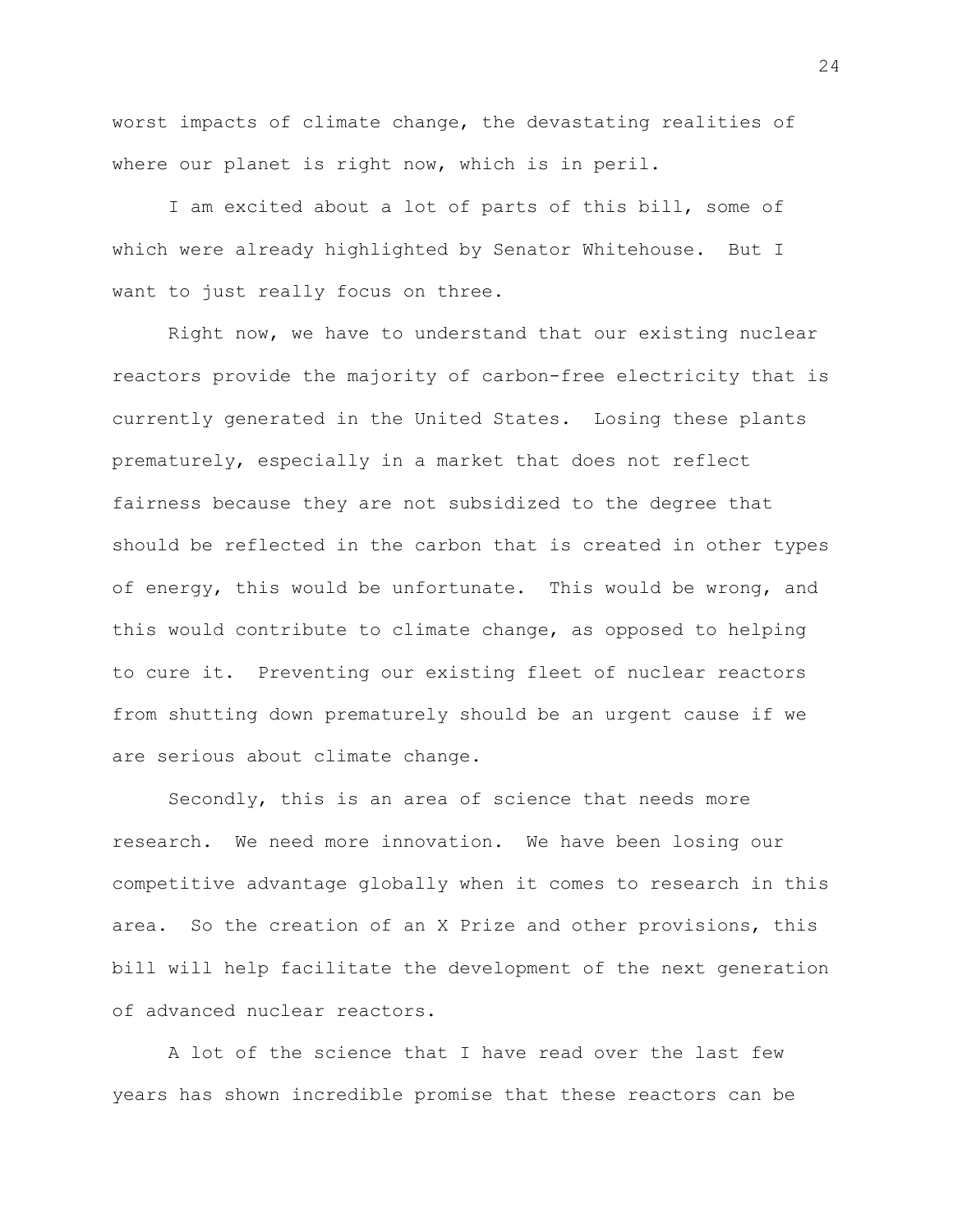far safer, more economical, generate less waste than existing reactors, and really, some of the breakthroughs that are being foreshadowed could be out of science fiction in terms of what they could create. We can't allow the best of nuclear energy research innovations and breakthroughs to be cornered by other people around the planet. We need to be on the front lines of that, and this X Prize will help with that.

Finally, a big issue, and I am proud to be one of the cofounders of the Environmental Justice Caucus here in the Senate, and one of the urgent issues we have in this Country that is not talked about enough is the severe reality that many Americans do not have access to clean air, clean water, live in toxic environments that cause them untold human suffering.

This bill authorizes a billion dollars of new funding for the EPA to clean up abandoned uranium mines on tribal lands. These abandoned mines can be serious threats to public health for indigenous communities. Cleaning up this toxic legacy pollution should be an urgency for this Nation. It is an issue of environmental justice. It is, in many cases, and could be, rather, a life-or-death situation.

I am proud of the bipartisan work we have done in this committee and over the years related to nuclear energy, and I believe we have now crafted another very important piece of legislation. I look forward to continuing the work together,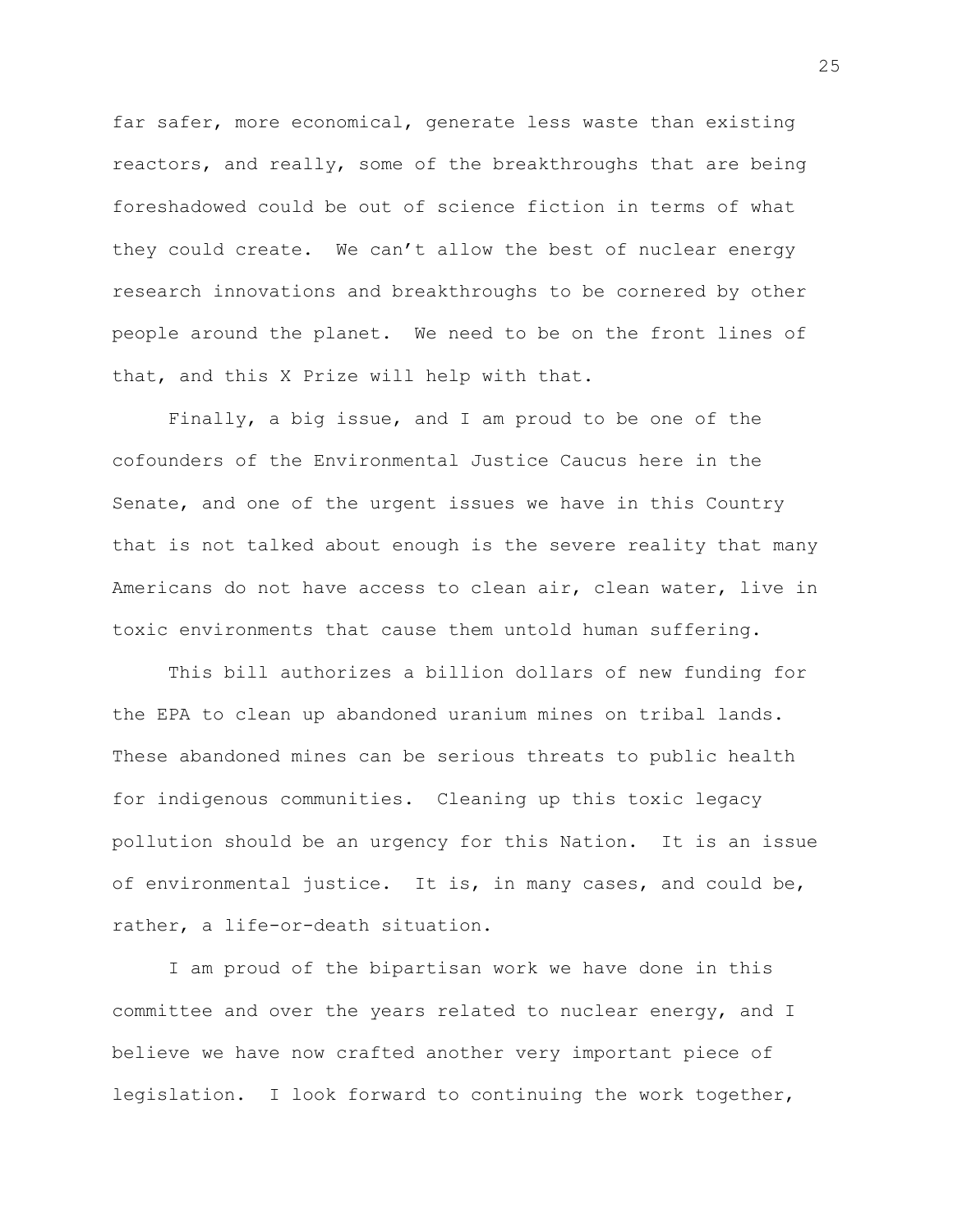and I want to thank you for the time.

Senator Barrasso. Thank you for your continued leadership on this and so many other important topics.

Senator Cardin?

Senator Cardin. First, Mr. Chairman, I do want to also join our other colleagues in congratulating you on your leadership in this committee. It really has been a pleasure to serve here as we have gotten constructive work done under your leadership and Senator Carper's leadership.

In the area of nuclear power, the accomplishments show, including what we are able to do today, so thank you. Nuclear power is critically important to this Country. As Senator Booker has pointed out, the reliance on nuclear power today is dramatic. It is carbon-free. It does help us with climate change.

But let's look at the realities. Our nuclear reactors are old, they need attention, and they need modernization and replacement. The economics of nuclear power today in the energy field is not as promising as it was when we started out on nuclear energy. So this legislation helps us deal with the realities of moving forward with nuclear power in this Country. I applaud you on the efforts in getting such strong support in this committee. Obviously, we still have some work to do.

I thank you for incorporating into the vote today the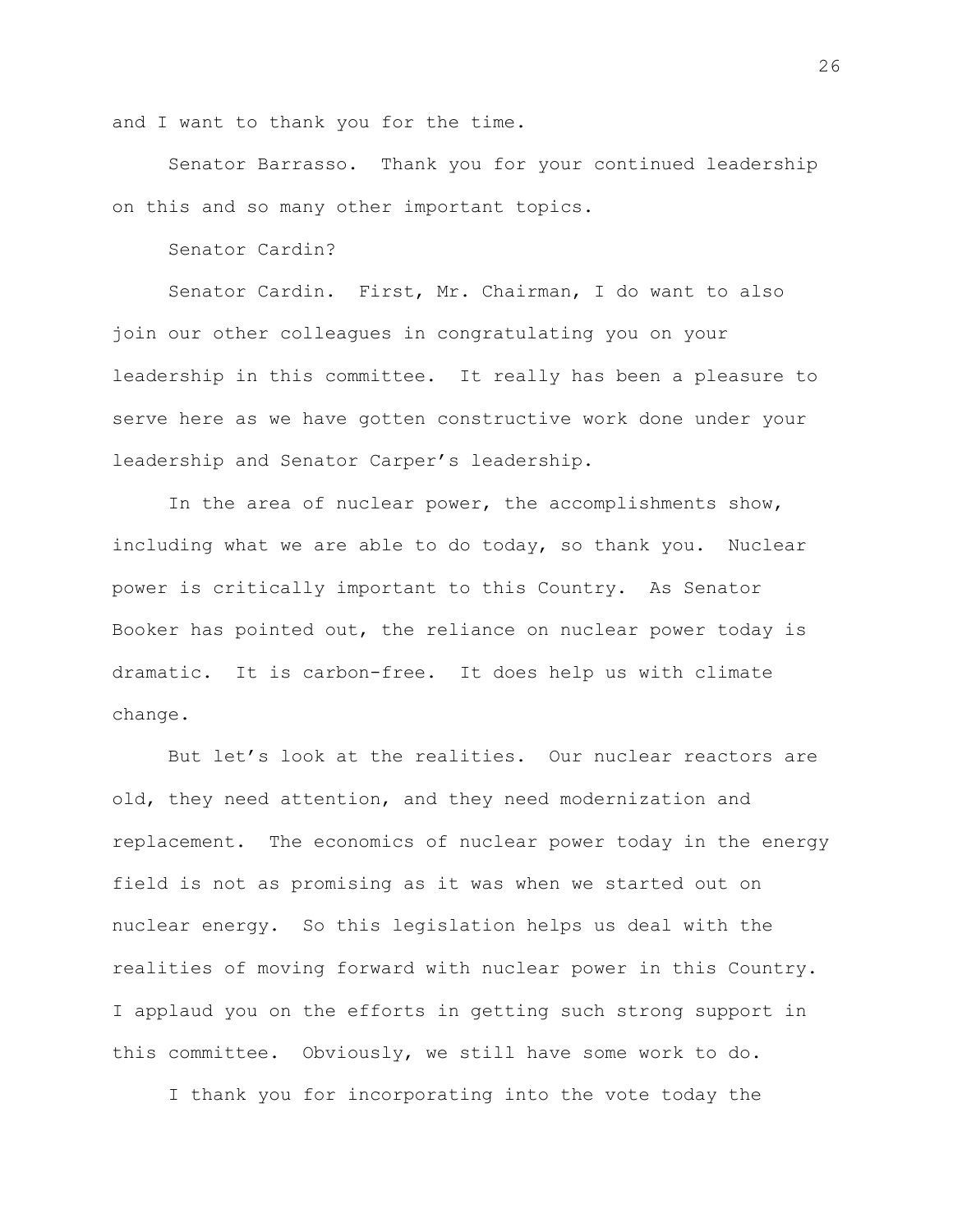amendment that I offered that increases the nuclear reactor incentives from two years to four years, which is more realistic on the needs that are out there. I thank you for incorporating that change.

On the other matter we took up today, I will be very brief, on the GSA Resolutions, I didn't object to any of them. I just want to make two observations. One, there is a courthouse renovation in Missouri for \$50 million. The justification is certainly very significant, safety concerns concerning a curtain wall. So therefore I did not object.

But I do point out, this was a building built in the 1990s. It passed with very high ratings by the Administrative Office of the Courts in 2012. We have still not resolved how we are dealing with new courthouses. I hope in the next Congress, we will take a stronger look at the maintenance and replacements of courthouses in this Country.

The second issue is that there is an FBI modernization in Ohio, which I support. But I hope in the next Congress, and I thank you for your leadership in dealing with the FBI headquarters here in the D.C. area, recognizing that there has been a need for a campus consolidation to replace the Pennsylvania Avenue facility, I really hope we will get back on track on that in the next Congress, and I thank you and Senator Carper for your leadership on this issue during this Congress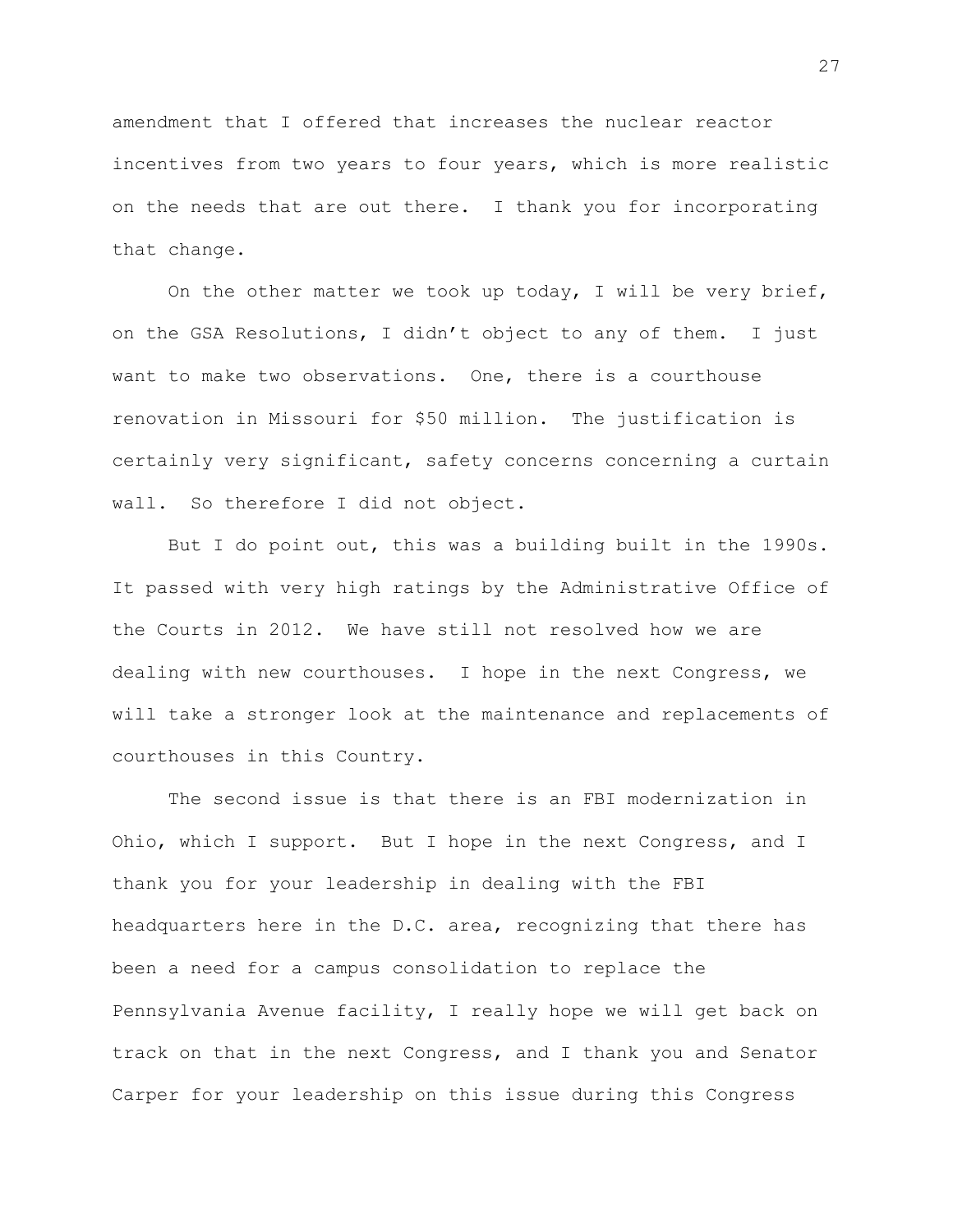during some very difficult moments.

I think we will have, I hope, we will have a constructive way forward in the next Congress. With that, Mr. Chairman, I thank you again for your leadership.

Senator Barrasso. Well, thank you, Senator Cardin. As I said to Senator Van Hollen here, sandwiched between the two Maryland Senators, you know that from the standpoint of the Chesapeake Bay with my old Uncle Pete's Italian restaurant there in Dundalk, Maryland, that hopefully from their standpoint, I was a good partner in a bipartisan way on issues related to the Chesapeake Bay and the Patapsco River.

Senator Van Hollen. Thank you, Mr. Chairman. Thank you for your support on the Chesapeake Bay cleanup efforts together with Senator Cardin, Senator Carper, and others from the Bay State areas. I too want to thank you for the way you have conducted this committee during your tenure. I appreciate it, along with the Ranking Member. While we have had our disagreements on a number of issues, we have also been able to find common ground on a number of important measures.

On this bill, I do believe that the benefits outweigh the downsides, and I am supporting it. I think nuclear power is an important part of our energy mix, especially with respect to achieving our goals of combating climate change.

I think Senator Booker and others have pointed out that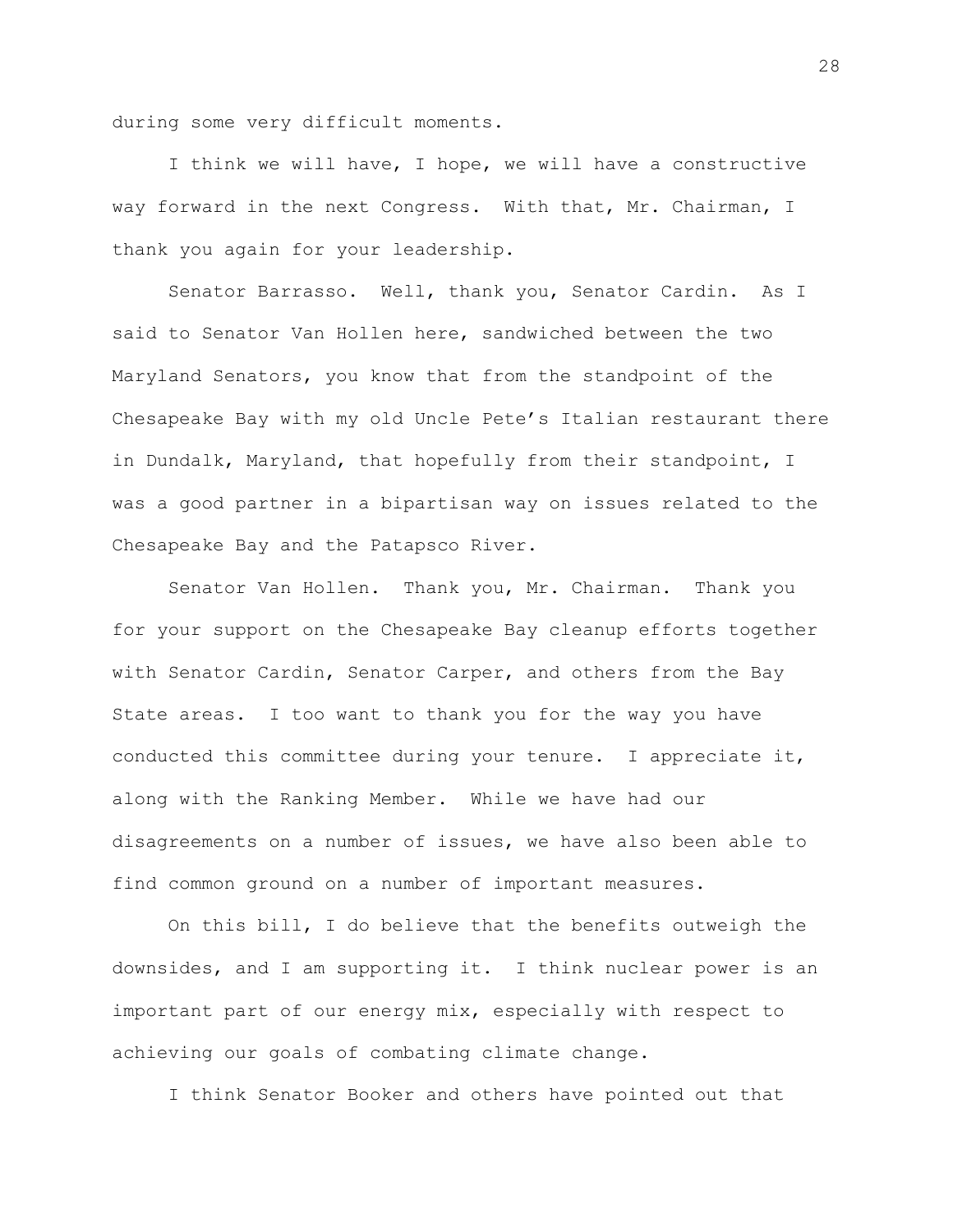more than half of the carbon-free energy produced in the United States comes from nuclear power. I think advanced nuclear reactors can play an important role in furthering our goal of addressing climate change. So I appreciate the elements in the bill on that front.

I will say, Mr. Chairman and Ranking Member, I would not have supported the bill but for the additional provisions in my amendment, and thank you for supporting that. We have to be very alert to the dangers of nuclear proliferation. While I think that advanced nuclear reactors have a promising role globally in terms of combating climate change, we also need to make sure that these fuels are not diverted for maligned purposes.

That is why, for the first time in this legislation, we will be providing a structure to address those important issues. So I am very pleased those are included in this bill.

I do have some serious concerns with certain elements of the bill, and Mr. Chairman, I just ask unanimous consent to include my full statement in the record.

Senator Barrasso. Without objection. Senator Van Hollen. Thank you. [The prepared statement of Senator Van Hollen follows:]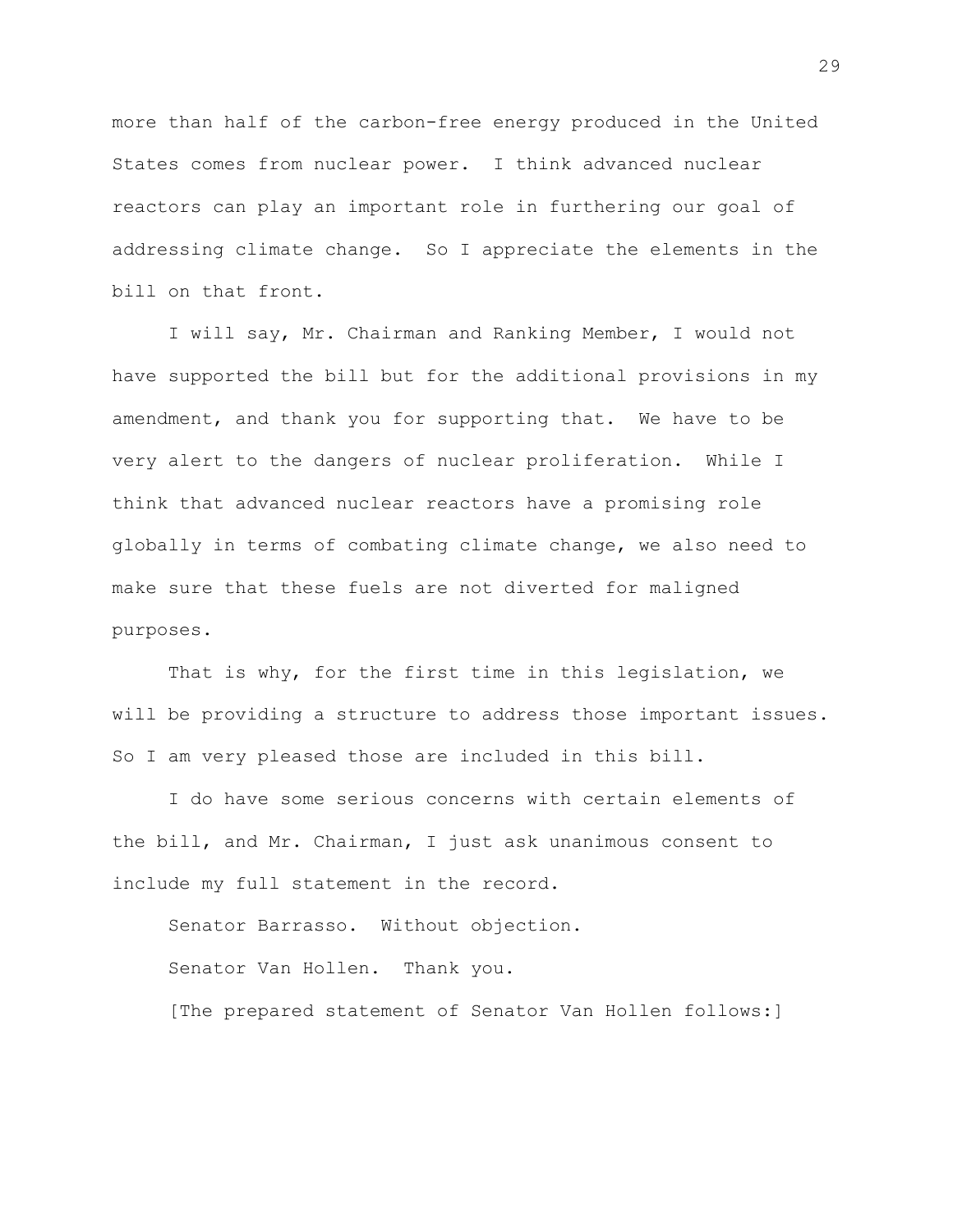Senator Barrasso. I see both Senator Markey and Senator Merkley in the room. Would either of you like to be recognized? Senator Markey?

Senator Markey. Thank you, Mr. Chairman, very much. I wish we were celebrating today with a catered meal from Uncle Pete's Italian Restaurant in Maryland. What is really amazing is how no one would ever answer the question correctly from New Jersey or Massachusetts or Rhode Island, as to which State had two Italian Senators, and Wyoming, of course, is the Jeopardy answer that no one would ever guess in our Country.

So we thank you for your service, and Bobbi's, for all of these years here. Thank you.

While I appreciate the work that the Ranking Member and other members of the committee have done to improve the American Nuclear Infrastructure Act of 2020 on earlier versions, unfortunately, what the majority is doing today still represents a bad deal for the Country, the climate, and our environmental justice communities.

Inside this bill, there is a cash bailout of our Nation's most decrepit and uneconomic nuclear power plants, a bailout that could cost more than \$1 billion. This isn't cash for clunkers, this is clunkers getting cash.

Now, the majority will say that we need to do this to increase the reliability of our electric grid. Well, let me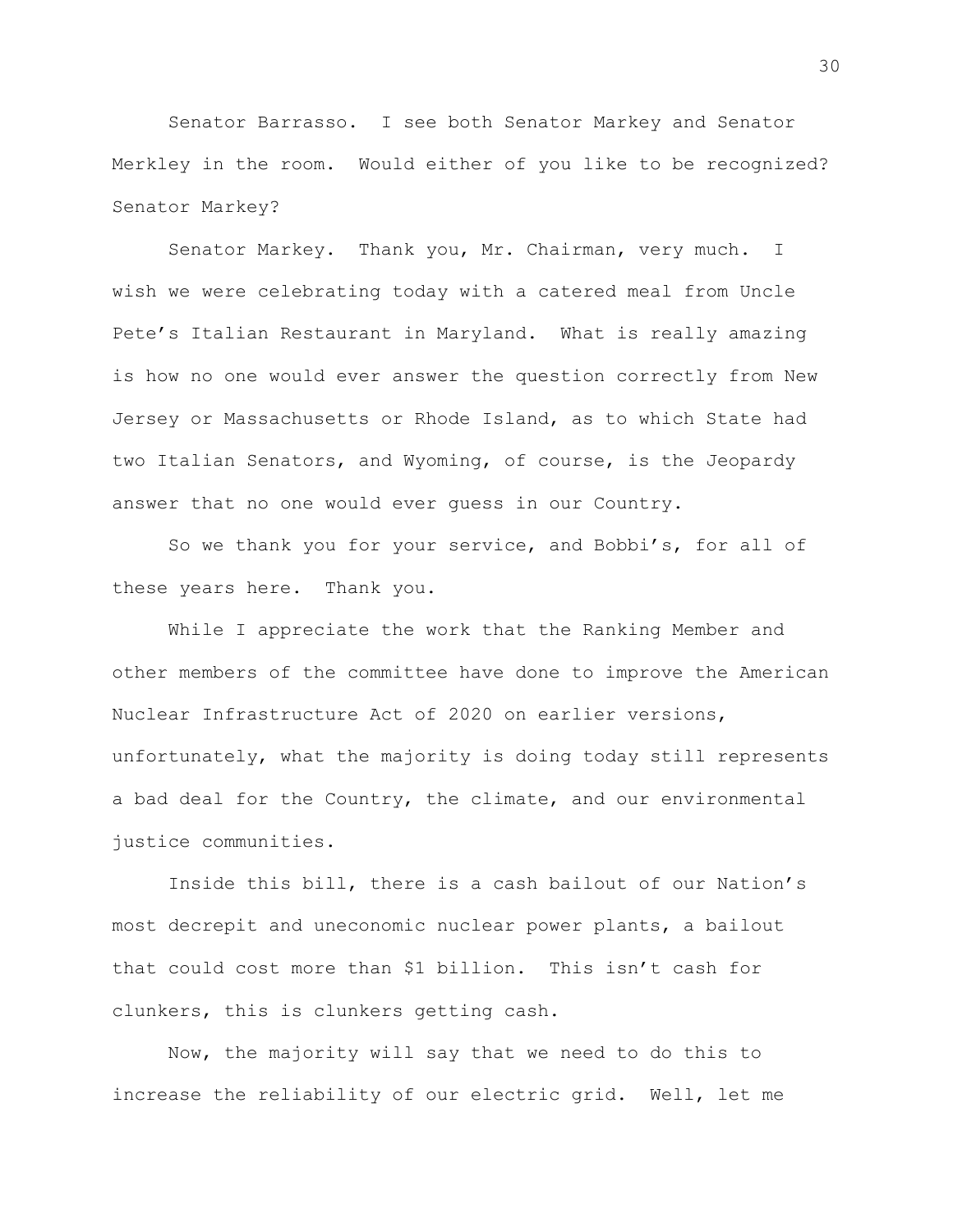tell you what has already happened this year in 2020 in the midst of a pandemic. The United States has added more than 33,000 new megawatts of new wind and solar. How many new megawatts of nuclear have we added? None. Zero. Last year? Zero. Year before? Zero. Next year? Zero.

My Republican friends will say that wind and solar isn't the same as nuclear. But even adjusting for the efficiency of wind and solar compared to nuclear, that is the same as adding 12 new 1,000-megawatt nuclear power units this year to the grid of the United States. Twelve 1,000-megawatt nuclear power plants, this year, and next year, and the year after, and the year after, and the year after, while we are waiting for the first nuclear power plant to come online in this generation. That would be just one plant that generated maybe 1,000 megawatts, maybe, one plant.

So, at the same time that the majority is trying to bail out the most decrepit, un-economic, poorly run nuclear plants in the Country, they are refusing to work with Democrats to extend the tax credits for wind and solar, which are supercharging our electric grid and our economy.

I would be willing to talk about a program to support nuclear power, but you just can't have one side of the conversation. You can't make it harder for wind and solar to succeed by propping up nuclear power at the expense of other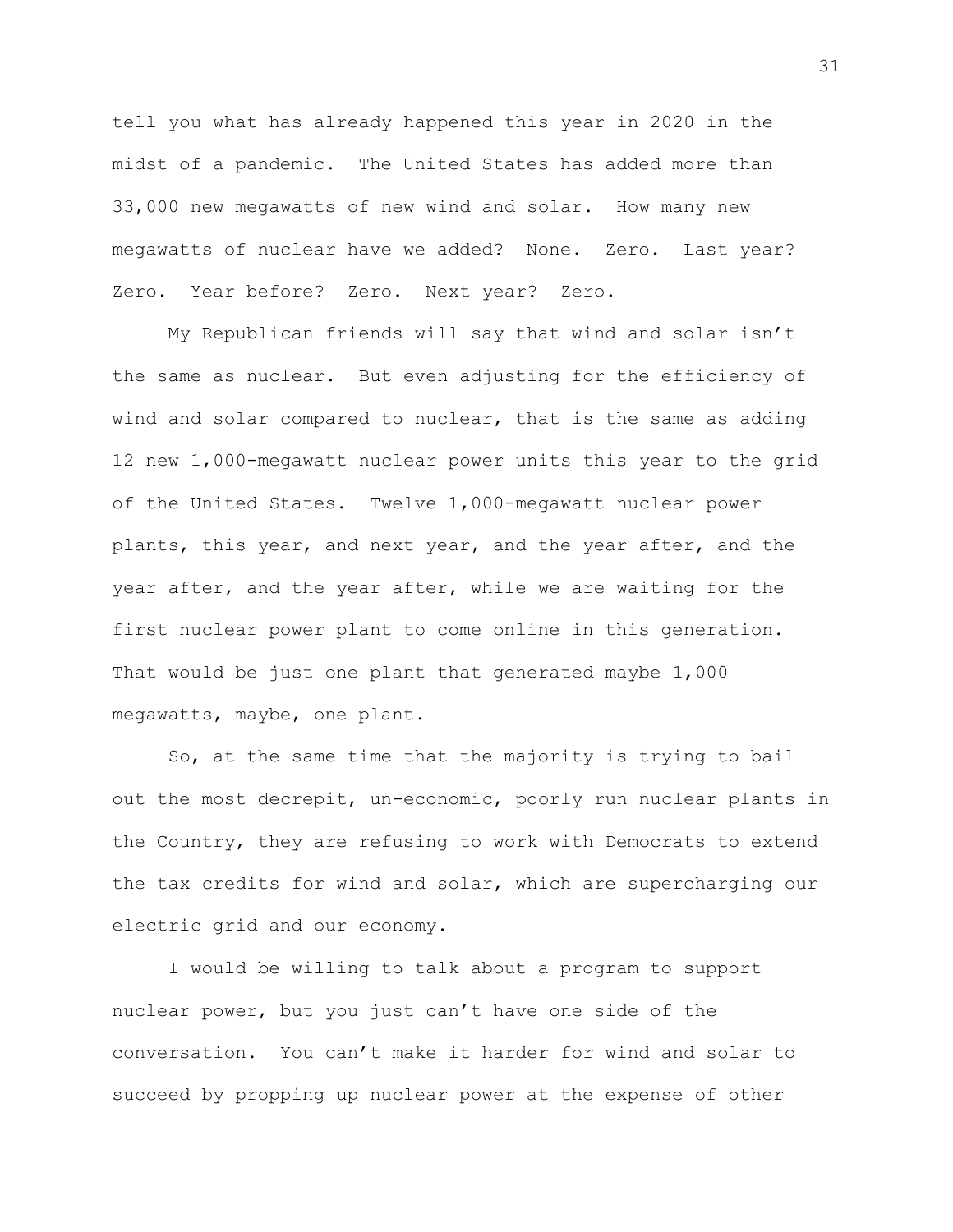technologies.

If we subsidize old nuclear plants without planning for a long-term clean energy transition, that allows utilities to greenwash their portfolio. Providing additional help for existing nuclear power means these utilities could meet State and other clean energy targets without having to actually bring on any new clean energy generation. They are just meeting them with a decades-old fleet.

That is not going to solve the climate crisis, and we have already seen that start to happen in States with nuclear handout schemes. These programs aren't working to keep gas off the grid long-term. They are keeping new renewables off the grid, and even with the bailout, these decrepit plants can't be kept online forever. Without actually supporting new clean energy generation, we are just deferring the emissions crisis. That is not supporting a clean future. It is selling it off.

For anyone who thinks this nuclear bailout is a new idea, it is not. It is just one half of former Secretary Rick Perry's attempted bailout of the coal and nuclear industries. This idea to bail out our nuclear fleet is so old and outmoded that I think it would actually qualify for cash payments under this bill. This same old plan we see in this bill, payments to keep uneconomic plants on the grid, was opposed by everyone from the NRDC to the Heritage Foundation. In fact, this bill was opposed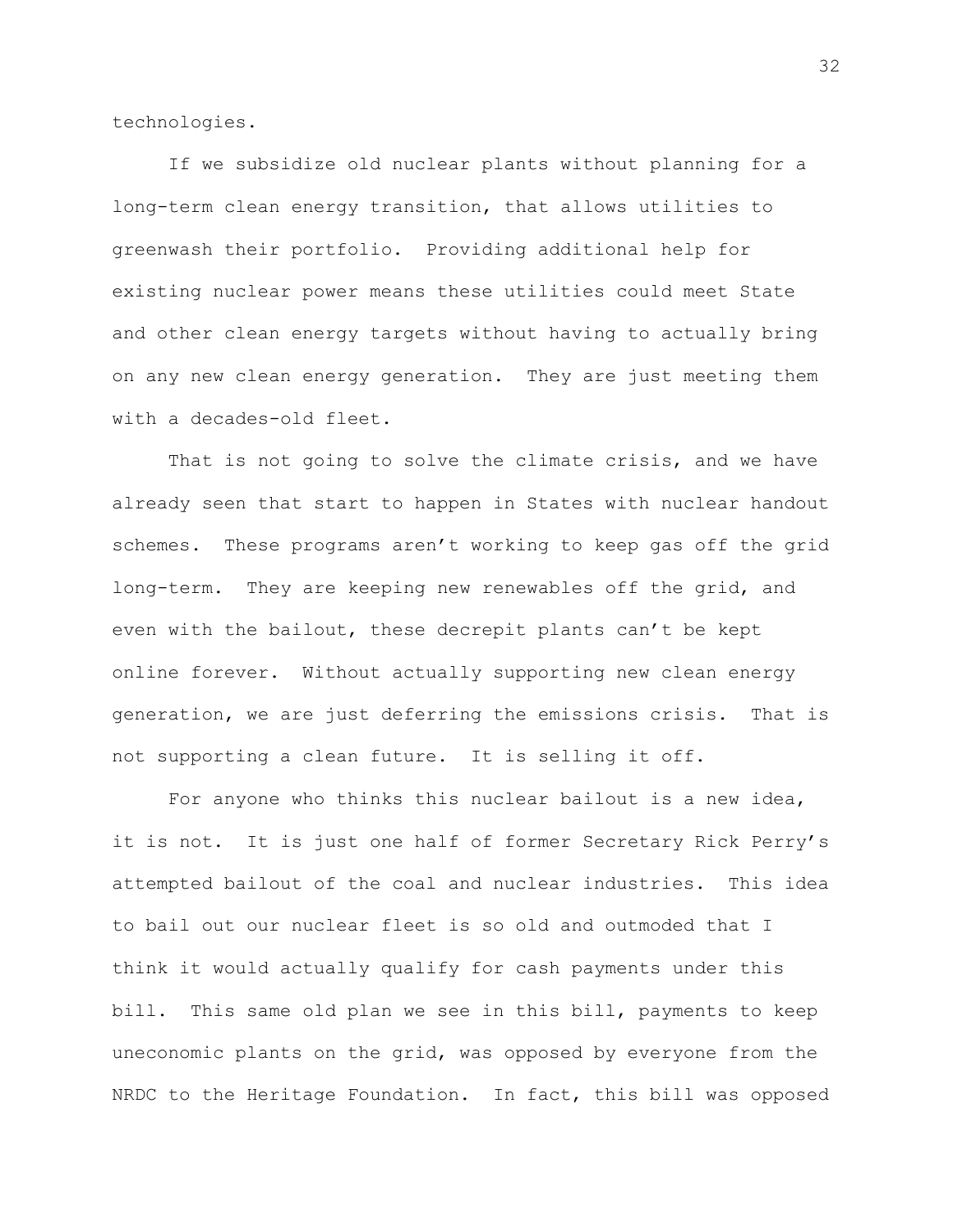by the NRDC, the League of Conservation Voters, and more than a hundred other groups.

I would like to ask unanimous consent to submit these three letters from these groups into the record.

Senator Barrasso. Without objection. [The referenced information follows:]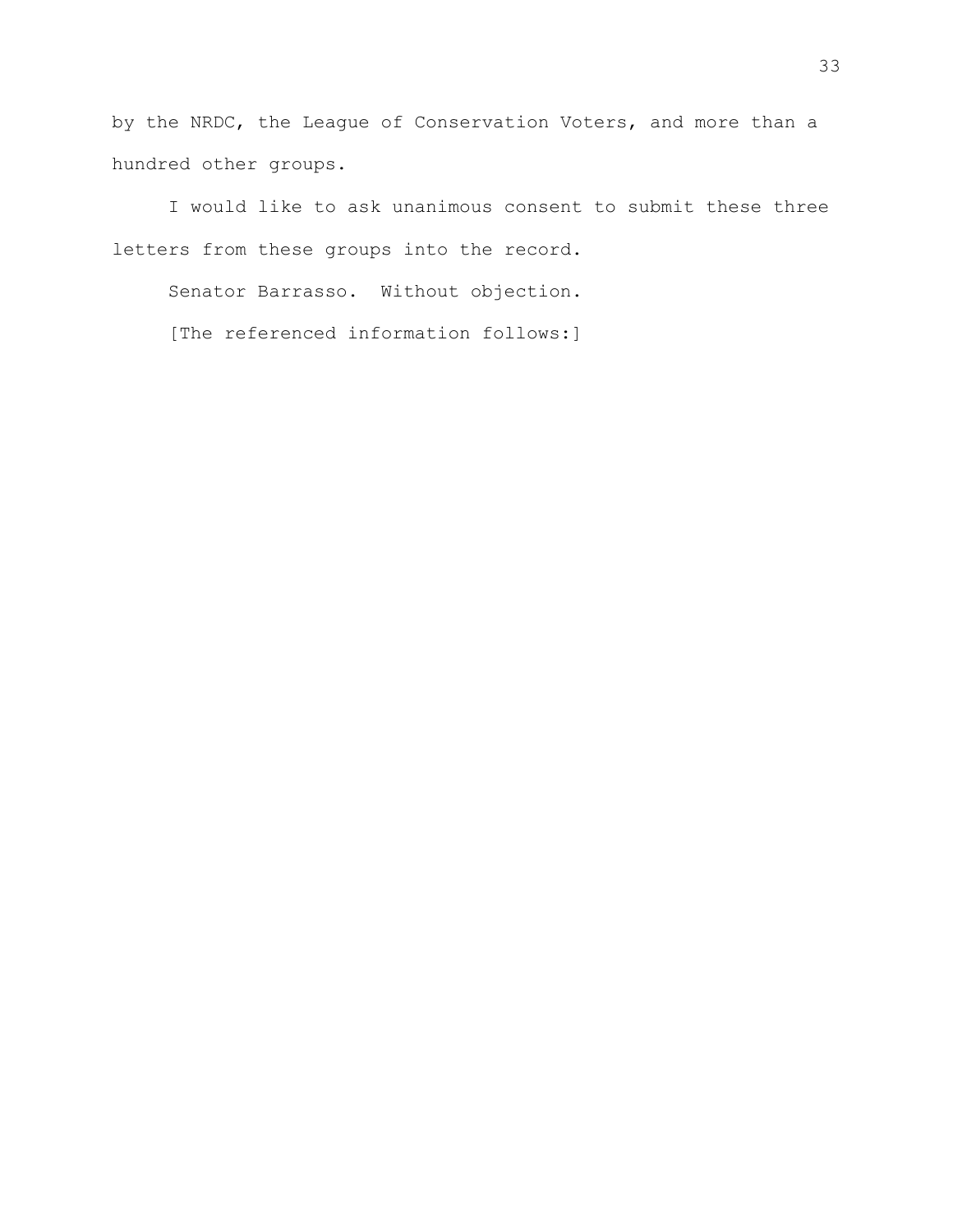Senator Markey. Not only that, this bill would roll back current prohibitions on foreign ownership of our nuclear plants, common sense prohibitions that have been on the books for nearly seventy years, and the bill also sets the stage for further undermining of our nuclear safety regulations.

Since the pandemic started, we thankfully haven't had any meltdowns at any nuclear plants or any terrorist attacks, despite the fact that plants and the NRC have tried to keep folks off-site when possible because of the pandemic.

But this bill would have the NRC view that track record during a pandemic as a lesson to learn from. The fact that we avoided tragedy is not a lesson; it is luck. But this bill would try to enshrine that luck into law for all plants everywhere, even after the pandemic is over.

Here is this bill's answer to ailing nuclear plants. We would start with cash payments to our most ancient nuclear plants. Then the bill would allow foreign entities to swoop in and buy them. Then after that, it would continue rolling back safety requirements and inspections that are meant to make sure nuclear plants can respond to armed terrorists, all while Republicans are blocking any conversation on renewable energy solutions. And we would do so without, in fact, talking about wind and solar storage battery technologies and other investments that are needed in order to move forward in the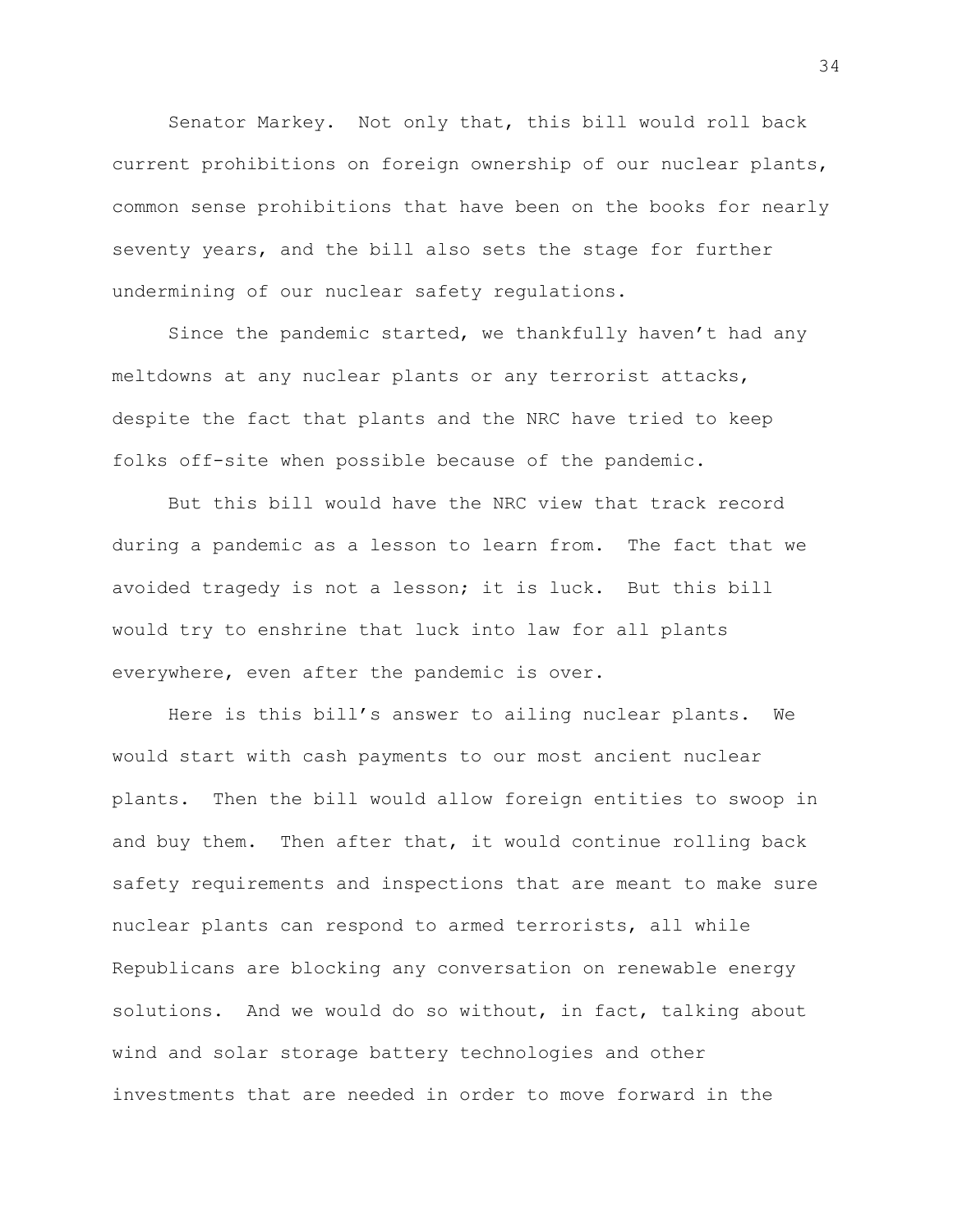future.

Just when you thought there couldn't be any more radioactive ideas tucked into the bill, it would also prop up the dirty, dangerous uranium mining industry by creating artificial federal demand for a toxic product. This bill would contribute to an ongoing environmental public health injustice crisis in the American West. Most at risk are the indigenous communities already devastated by mining pollution and the ongoing COVID-19 pandemic.

We already have a uranium mine contamination crisis in this Country, and we have a climate crisis in this Country. This bill is a Trojan horse; whole new problems masquerading as half solutions. For these reasons, I oppose this legislation, Mr. Chairman.

Senator Barrasso. Well, thank you very much, Senator, for your comments.

I would note that nearly two dozen organizations support the legislation, including environmental groups, such as the Clean Air Task Force, the Nature Conservancy, the Center for Climate and Energy Solutions, and A Third Way, as well as labor organizations such as the International Brotherhood of Electric Workers, IBEW, and the Utility Workers Union of America.

At this point, I ask unanimous consent that the staff have the authority to make technical and conforming changes to each